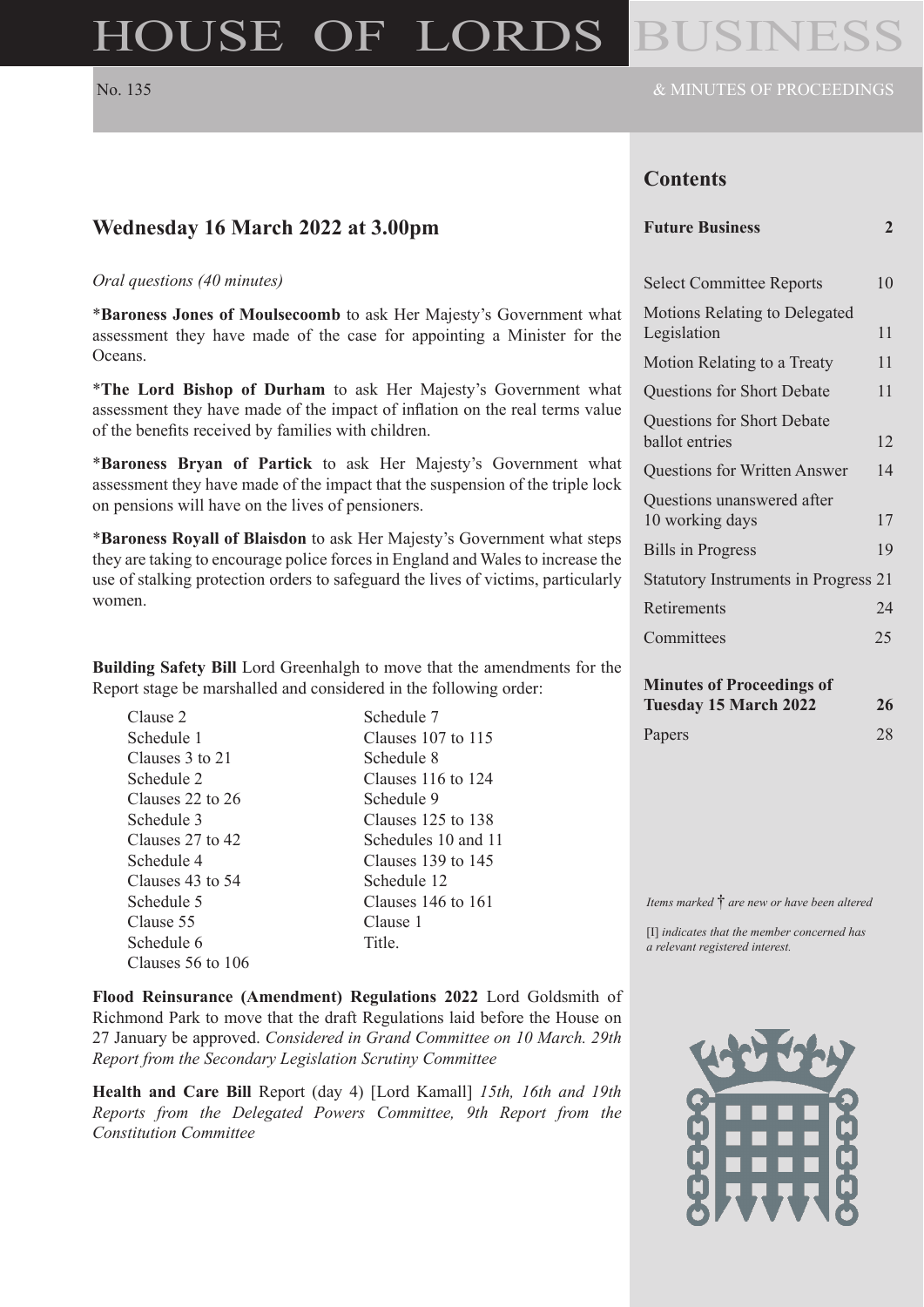### *Grand Committee in the Moses Room at 4.15pm*

**European Union (Withdrawal) Act 2018 (Repeal of EU Restrictions in Devolution Acts etc.) Regulations 2022** Consideration in Grand Committee [Lord Greenhalgh]

**Energy Performance of Buildings (England and Wales) (Amendment) Regulations 2022** Consideration in Grand Committee [Lord Greenhalgh]

**Combined Authorities (Borrowing) Regulations 2022** Consideration in Grand Committee [Lord Greenhalgh]

### **Future Business**

### **Thursday 17 March 2022 at 11.00am**

### *Oral questions (40 minutes)*

\***Lord Howarth of Newport** to ask Her Majesty's Government what plans they have to bring forward measures aimed at reducing the number of barristers leaving criminal practice.

\***Lord Addington** to ask Her Majesty's Government what plans they have to make COVID-19 vaccinations available to athletes and support staff from any nation which requires such provision and is sending competitors (1) to the Birmingham 2022 Commonwealth Games, or (2) to any other international sporting competition hosted by the United Kingdom.

\***Baroness Benjamin** to ask Her Majesty's Government how they will replace the Young Audience Content Fund which supported the production of British-made content for commercial broadcasters.

†\***Viscount Stansgate** to ask Her Majesty's Government what discussions they have had with the governments of (1) the United States of America, and (2) China, about the situation in Ukraine.

**Business of the House** The Lord Privy Seal (Baroness Evans of Bowes Park) to move that Standing Order 38(1) (*Arrangement of the Order Paper*) be dispensed with on Tuesday 22 March, Tuesday 29 March, and Tuesday 5 April to enable public bills, measures and delegated legislation to be taken before oral questions on each of those days.

*Lord Kamall intends to move the following two motions en bloc: but if any Lord objects the motions must be moved separately.*

**Human Medicines (Coronavirus and Influenza) (Amendment) Regulations 2022** Lord Kamall to move that the draft Regulations laid before the House on 7 February be approved. *31st Report from the Secondary Legislation Scrutiny Committee. Considered in Grand Committee on 14 March*

**Human Medicines (Amendments Relating to the Early Access to Medicines Scheme) Regulations 2022** Lord Kamall to move that the draft Regulations laid before the House on 7 February be approved. *Considered in Grand Committee on 14 March*

†**Elections Bill** Committee (day 3) [Lord True] *13th Report from the Constitution Committee, 5th Report from the Joint Committee on Human Rights, 21st Report from the Delegated Powers Committee*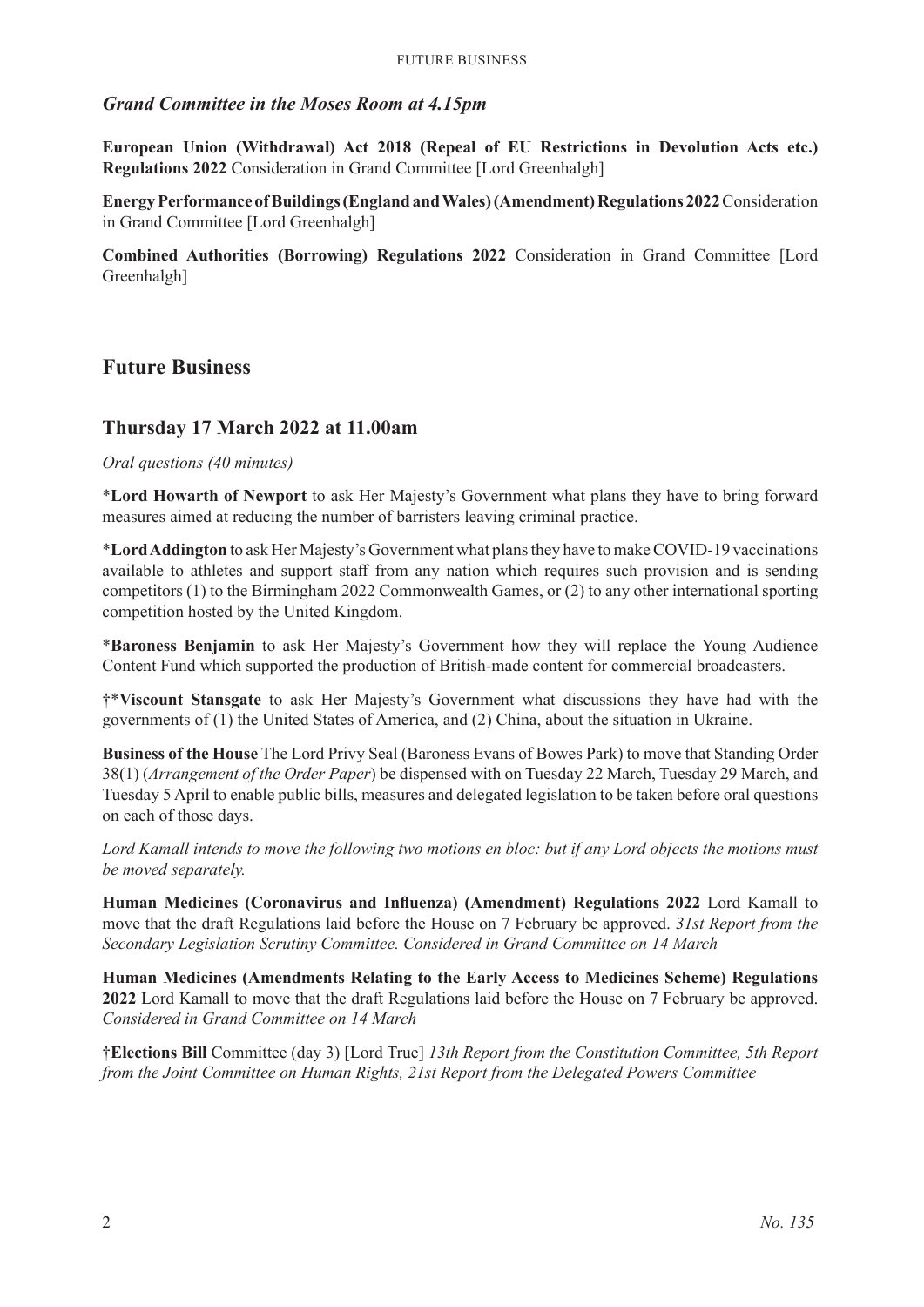**Health Protection (Coronavirus, Restrictions) (Self-Isolation etc.) (Revocation) (England) Regulations 2022** Lord Kamall to move that the Regulations laid before the House on 22 February be approved. *(Lunch break business)*

**Baroness Brinton** to move, as an amendment to the above motion, at the end insert "but that this House regrets that the Regulations are (1) contradictory to guidance provided by the UK Health Security Agency and NHS England on what action to take when you test positive for coronavirus, (2) an example of public health messaging that has caused confusion amongst the public, and (3) financially exclusionary to those on low incomes who cannot afford either the costs of tests or to isolate without financial support."

### *Grand Committee in the Moses Room at 1.00pm*

**Baroness Stedman-Scott** to move that the Grand Committee takes note of International Women's Day and the United Kingdom's role in furthering and protecting the equality of women in the UK and internationally.

### **Friday 18 March 2022 at 10.00am**

**Refugees (Family Reunion) Bill [HL]** Third Reading [Baroness Ludford]

**Onshore Wind Bill [HL]** Third Reading [Baroness Hayman]

**Cigarette Stick Health Warnings Bill [HL]** Third Reading [Lord Young of Cookham]

**Cultural Objects (Protection from Seizure) Bill** Second Reading [Lord Vaizey of Didcot]

If the bill is read a second time, Lord Vaizey of Didcot to move that the bill be committed to a Committee of the Whole House.

#### **Down Syndrome Bill** Second Reading [Baroness Hollins]

If the bill is read a second time, Baroness Hollins to move that the bill be committed to a Committee of the Whole House.

**Motor Vehicles (Compulsory Insurance) Bill** Second Reading [Lord Robathan]

If the bill is read a second time, Lord Robathan to move that the bill be committed to a Committee of the Whole House.

**Animals (Penalty Notices) Bill** Second Reading [Lord Randall of Uxbridge]

If the bill is read a second time, Lord Randall of Uxbridge to move that the bill be committed to a Committee of the Whole House.

### **Monday 21 March 2022 at 2.30pm**

#### *Oral questions (40 minutes)*

\***Baroness Warwick of Undercliffe** to ask Her Majesty's Government what progress they have made in releasing women from prison into safe and secure housing; and what assessment they have made of what constitutes a satisfactory accommodation outcome for women released from prison.

\***Baroness Morgan of Drefelin** to ask Her Majesty's Government what assessment they have made of the effectiveness of the £30 million programme to provide specialist mental health services for people sleeping rough, as detailed in the NHS Long Term Plan; and what plans they have to publish an evaluation of the outcomes of that programme.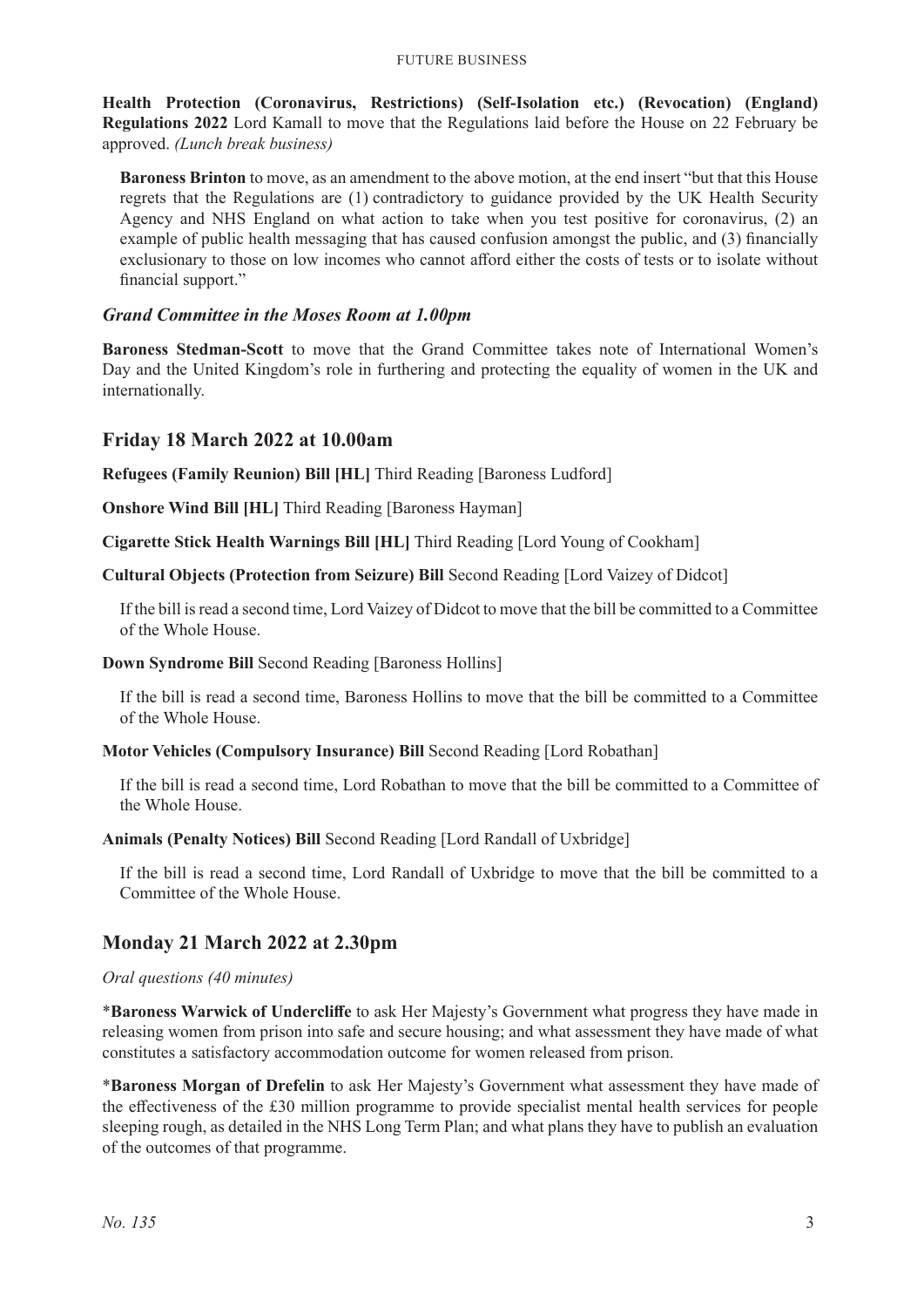#### Future Business

\***Lord Campbell of Pittenweem** to ask Her Majesty's Government what plans they have for constitutional reform.

\***Baroness Quin** to ask Her Majesty's Government what their priorities are for future trade between the United Kingdom and the European Union.

**Local Government (Disqualification) Bill** Committee [Lord Udny-Lister]

*It is expected that the Committee stage of the Elections Bill will continue.*

### *Grand Committee in the Moses Room at 3.45pm*

*The following three motions are expected to be debated together:*

**Direct Payment to Farmers (Reductions) (England) Regulations 2022** Consideration in Grand Committee [Lord Goldsmith of Richmond Park] *30th Report from the Secondary Legislation Scrutiny Committee*

**Agriculture (Financial Assistance) (Amendment) Regulations 2022** Consideration in Grand Committee [Lord Goldsmith of Richmond Park] *30th Report from the Secondary Legislation Scrutiny Committee*

**Agriculture (Lump Sum Payment) (England) Regulations 2022** Consideration in Grand Committee [Lord Goldsmith of Richmond Park] *30th Report from the Secondary Legislation Scrutiny Committee*

**Electricity Supplier Payments (Amendment) Regulations 2022** Consideration in Grand Committee [Lord Callanan]

**Food and Feed Safety (Miscellaneous Amendments and Transitional Provisions) Regulations 2022** Consideration in Grand Committee [Lord Kamall]

**Commissioner for Patient Safety (Appointment and Operation) (England) Regulations 2022** Consideration in Grand Committee [Lord Kamall]

### **Tuesday 22 March 2022 at 11.00am**

†*If the Business of the House motion in the name of the Lord Privy Seal on 17 March is agreed to, it is expected that the Commons Reasons and Amendments to the Police, Crime, Sentencing and Courts Bill will be considered.*

*At 2.30pm, oral questions (40 minutes)*

\***Lord Holmes of Richmond** to ask Her Majesty's Government what plans they have to require the Financial Conduct Authority to have regard to financial inclusion.

\***Lord Faulkner of Worcester** to ask Her Majesty's Government (1) how, and (2) when, they plan to respond to the recommendations of the *Fan-Led Review of Football Governance*, published on 24 November 2021.

\***Baroness Lister of Burtersett** to ask Her Majesty's Government what assessment they have made of the recommendations for reform of the social security system made in the report *Covid Realities: documenting life on a low income during the pandemic*, published on 24 January.

†*Topical oral question. Ballot opens at 3pm on Wednesday 16 March, to be drawn at 1pm on Friday 18 March.*

†**Education (Careers Guidance in Schools) Bill** Committee [Lord Lucas]

†**Taxis and Private Hire Vehicles (Safeguarding and Road Safety) Bill** Committee [Lord Borwick]

†**Dissolution and Calling of Parliament Bill** Consideration of Commons Reason [Lord True]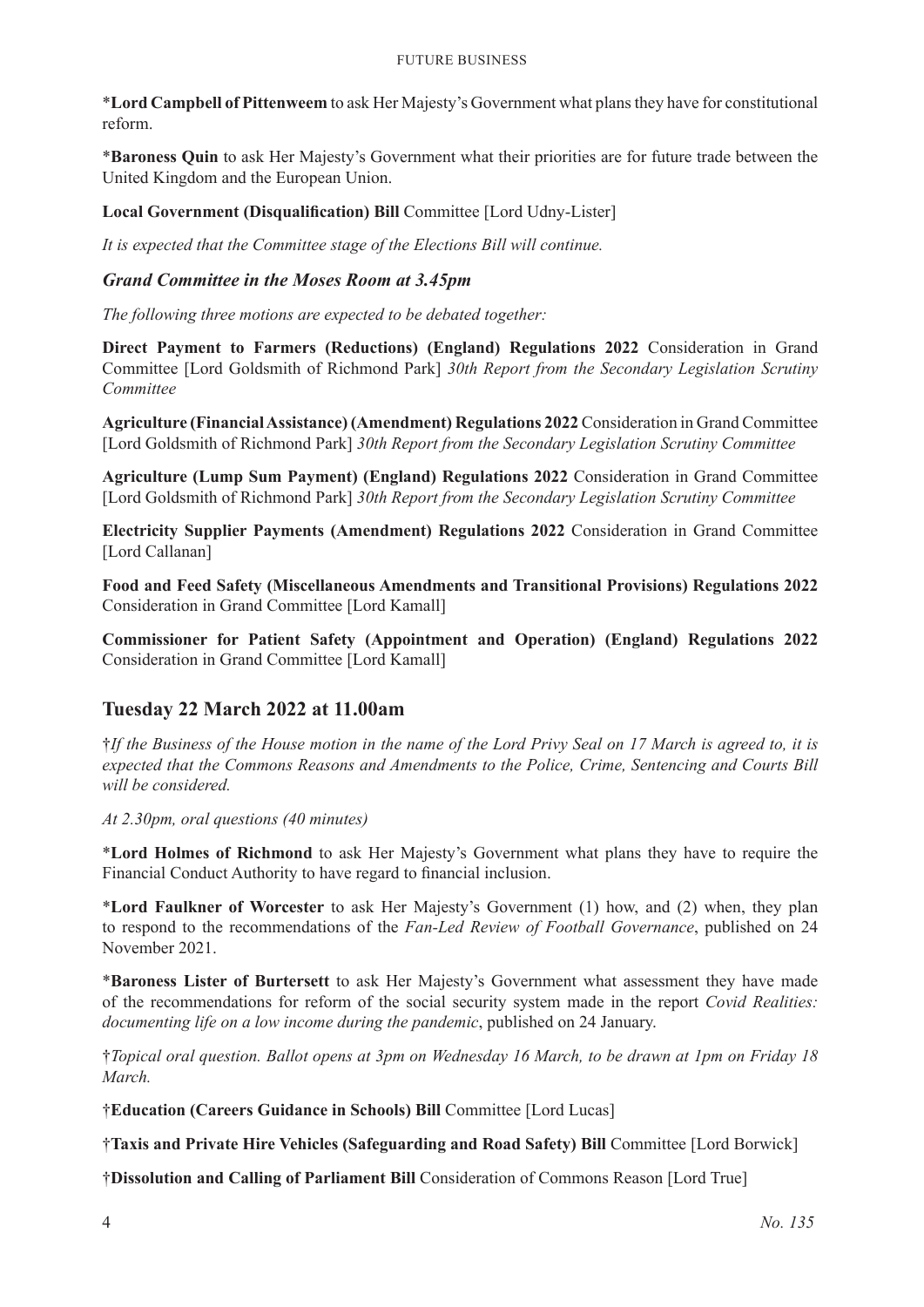### **Subsidy Control Bill** Report [Lord Callanan]

### *Grand Committee in the Moses Room at 3.45pm*

†*The following three motions are expected to be debated together:*

**Russia (Sanctions) (EU Exit) (Amendment) (No. 4) Regulations** Consideration in Grand Committee [Lord Ahmad of Wimbledon] *32nd Report from the Secondary Legislation Scrutiny Committee. Instrument not yet reported by the Joint Committee on Statutory Instruments.*

**Russia (Sanctions) (EU Exit) (Amendment) (No. 5) Regulations** Consideration in Grand Committee [Lord Ahmad of Wimbledon] *32nd Report from the Secondary Legislation Scrutiny Committee. Instrument not yet reported by the Joint Committee on Statutory Instruments*

†**Russia (Sanctions) (EU Exit) (Amendment) (No. 6) Regulations** Consideration in Grand Committee [Lord Ahmad of Wimbledon] *33rd Report from the Secondary Legislation Scrutiny Committee. Instrument not yet reported by the Joint Committee on Statutory Instruments*

### **Wednesday 23 March 2022 at 3.00pm**

### *Oral questions (40 minutes)*

\***Lord Wigley** to ask Her Majesty's Government what discussions they have had with representatives of the veterinary profession about the availability of qualified veterinary personnel following the United Kingdom's departure from the European Union.

\***Baroness Merron** to ask Her Majesty's Government what assessment they have made of the impact of their loneliness strategy.

\***Lord Blunkett** to ask Her Majesty's Government what discussions they have had with the suppliers of COVID-19 vaccines about updating their effectiveness against further variants of the virus, prior to any delivery of a fourth vaccination to the wider population of the United Kingdom later this year.

†*Topical oral question. Ballot opens at 3pm on Thursday 17 March, to be drawn at 1pm on Monday 21 March.*

†*It is expected that the Committee stage of the Elections Bill will continue, and that it will conclude.*

†**Lord Davies of Brixton** to move that this House regrets that the Social Security Benefits Up-rating Order 2022, and the decision by Her Majesty's Government to suspend the triple lock on pensions, will result in benefit increases of 3.1 per cent in April 2022, compared to the Bank of England forecast of a 7¼ per cent increase in the Consumer Price Index for that month, and that this will result in a basic state pension for a single pensioner that will be worth £296 less in real terms compared to 2021/22, and £475 less for a couple. (*Diner break business*)

### *Grand Committee in the Moses Room at 4.15pm*

†**Lord Forsyth of Drumlean** to move that the Grand Committee takes note of the Report from the Economic Affairs Committee *Universal Credit isn't working: proposals for reform* (2nd Report, Session 2019–21, HL Paper 105).

†**Baroness Taylor of Bolton** to move that the Grand Committee takes note of the Report from the Constitution Committee *COVID-19 and the Courts* (22nd Report, Session 2019–21, HL Paper 257).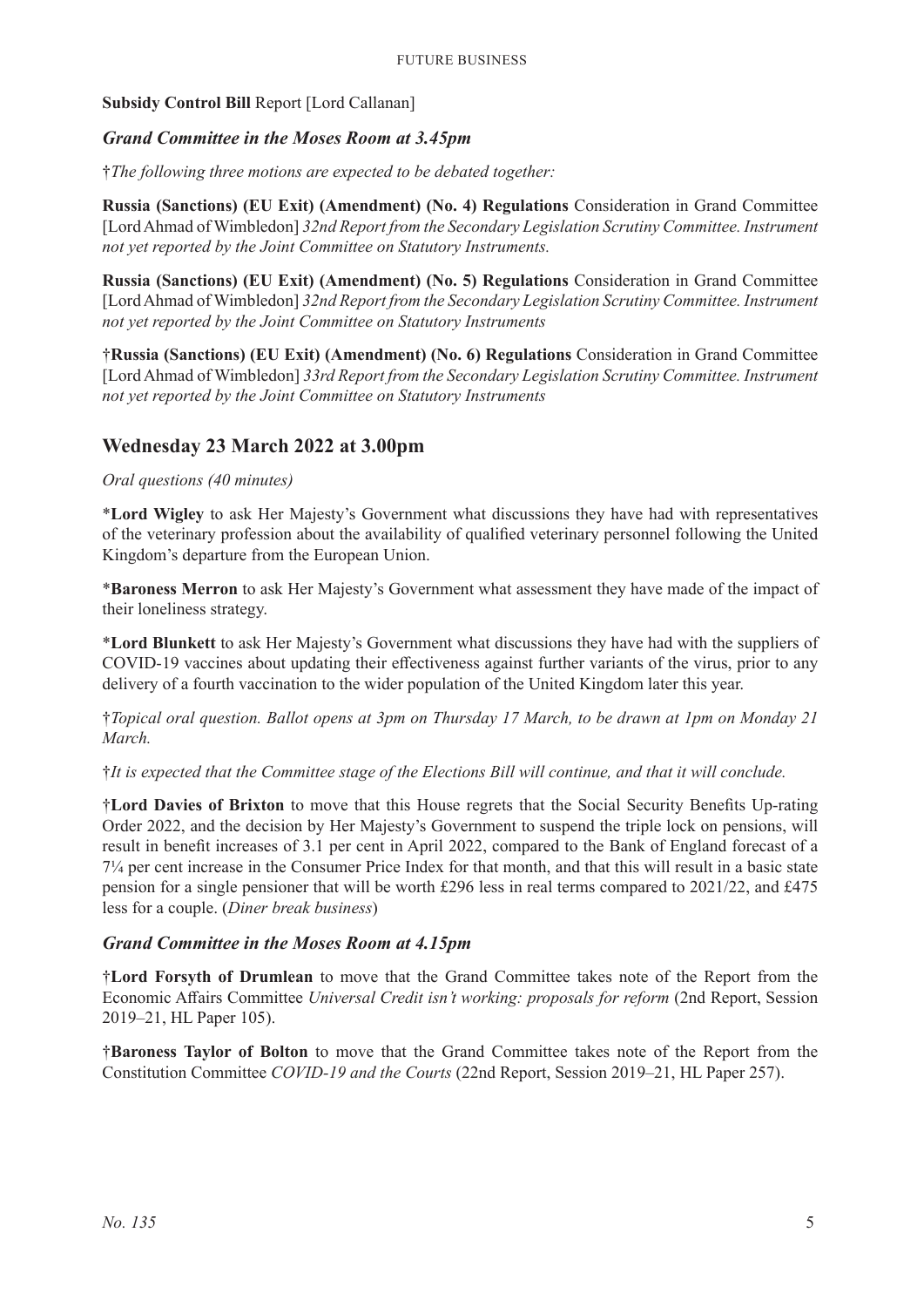### **Thursday 24 March 2022 at 11.00am**

### *Oral questions (40 minutes)*

\***Lord West of Spithead** to ask Her Majesty's Government what discussions they have had with BA Systems to speed up the build rate of the Type 26 frigate; and what assessment they have made of the optimum build rate to ensure best value for money.

\***Baroness Wilcox of Newport** to ask Her Majesty's Government what recent discussions they have had with the First Minister of Wales about the Shared Prosperity Fund.

\***Lord Wallace of Saltaire** to ask Her Majesty's Government whether the proposals set out by the Minister for Government Efficiency to reduce the number of civil servants by 65,000 will require either (1) a reduction in government functions, or (2) the increased use of outsourcing companies and consultants.

†*Topical oral question. Ballot opens at 3pm on Friday 18 March, to be drawn at 1pm on Tuesday 22 March.*

†**Skills and Post-16 Education Bill [HL]** Consideration of Commons Reasons and Amendments [Baroness Barran]

†**Nuclear Energy (Financing) Bill** Report [Lord Callanan]

### **Friday 25 March 2022 at 10.00am**

†**Pension Schemes (Conversion of Guaranteed Minimum Pensions) Bill** Second Reading [Baroness Redfern]

If the bill is read a second time, Baroness Redfern to move that the bill be committed to a Committee of the Whole House.

†**Game Birds (Cage Breeding) Bill [HL]** Second Reading [Lord Randall of Uxbridge]

If the bill is read a second time, Lord Randall of Uxbridge to move that the bill be committed to a Committee of the Whole House.

### †**Glue Traps (Offences) Bill** Second Reading [Baroness Fookes]

If the bill is read a second time, Baroness Fookes to move that the bill be committed to a Committee of the Whole House.

### †**Approved Premises (Substance Testing) Bill** Second Reading [Baroness Sater]

If the bill is read a second time, Baroness Sater to move that the bill be committed to a Committee of the Whole House.

### †**Coroners (Determination of Suicide) Bill [HL]** Third Reading [the Lord Bishop of St Albans]

### **Monday 28 March 2022 at 2.30pm**

### *Oral questions (40 minutes)*

\***The Lord Bishop of St Albans** to ask Her Majesty's Government, further to the announcements that the NHS (1) will no longer accept money from GambleAware, and (2) is establishing two additional NHS gambling clinics to meet demand, what plans they have to agree a long-term independent funding settlement for NHS gambling treatment services.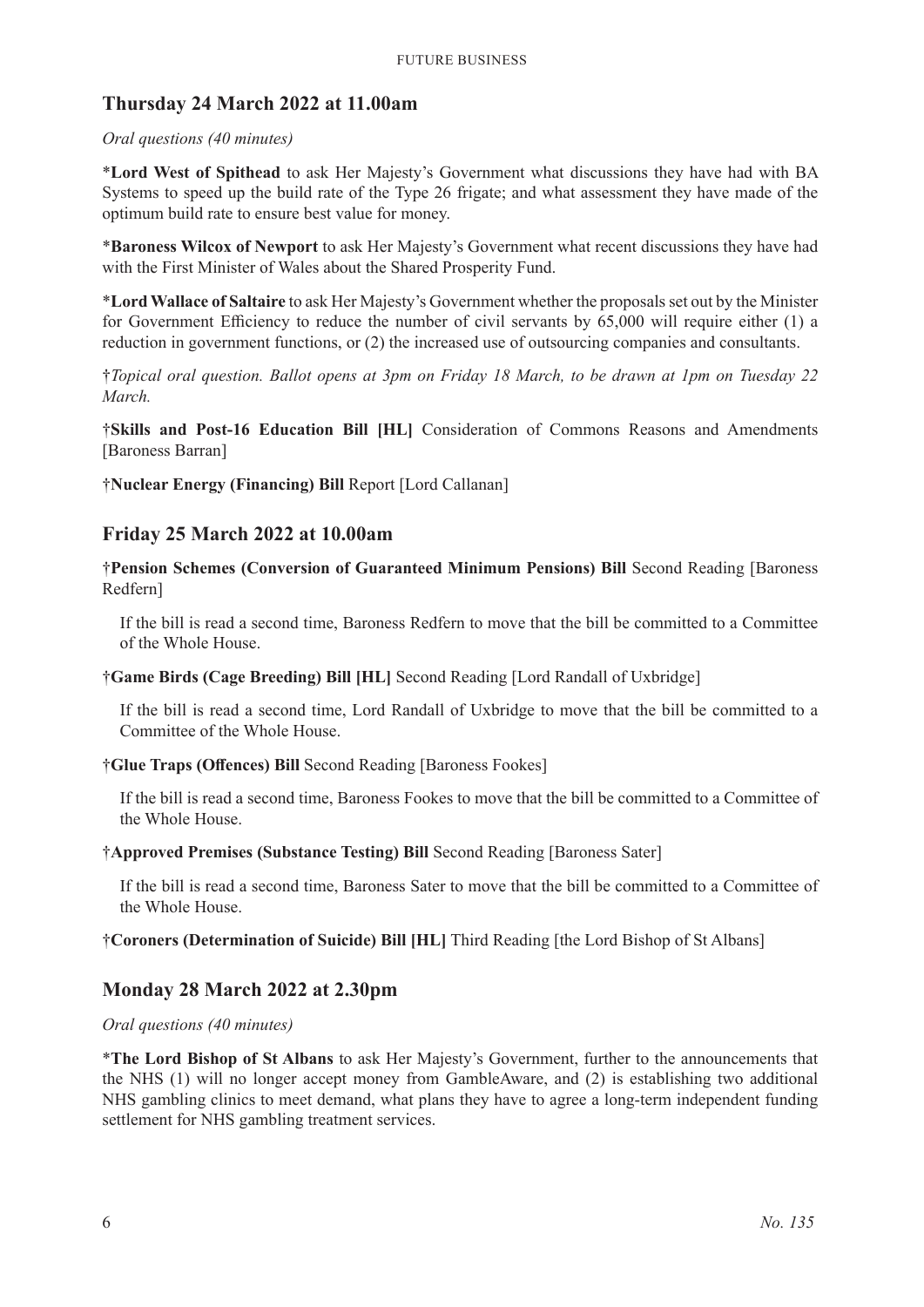#### Future Business

\***Lord Bach** to ask Her Majesty's Government what assessment they have made of the decisions of Police and Crime Commissioners who have (1) cut the number of police officers in their police force area in their 2022/23 budget, and (2) applied for a grant from year 3 of the Police Uplift Programme.

\***Lord Godson** to ask Her Majesty's Government what assessment they have made of the reporting in 'The Trojan Horse Affair' podcast, published by the *New York Times* on 4 February; and what steps they are taking to prevent extremism and intolerance from gaining a foothold in schools in England.

\***Baroness Blackstone** to ask Her Majesty's Government what progress they have made towards establishing the processes necessary to implement the 'side deals' made at COP26 on (1) coal, (2) methane, (3) forests, and (4) finance; and what discussions they have had with international partners about their implementation.

### **Tuesday 29 March 2022 at 2.30pm**

### *Oral questions (40 minutes)*

\***Lord Balfe** to ask Her Majesty's Government when they expect the full range of NHS facilities, such as hospital visiting and booking GP appointments, to return to pre-pandemic levels.

\***Baroness Coussins** to ask Her Majesty's Government what assessment they have made of the research by Professor Wendy Ayres-Bennett and others *The economic value to the UK of speaking other languages*, published on 22 February; and in particular, the finding that the removal of language barriers with Arabic-, Chinese-, French- and Spanish-speaking countries could increase annual exports from the United Kingdom by around £19 billion.

\***Lord Storey** to ask Her Majesty's Government what assessment they have made of the teaching of creative subjects in schools since the introduction of the English Baccalaureate.

### **Wednesday 30 March 2022 at 3.00pm**

### *Oral questions (40 minutes)*

\***Lord Harries of Pentregarth** to ask Her Majesty's Government what assessment they have made of the statistics in the report by the Ministry of Justice *Safety in Custody Statistics, England and Wales: Deaths in Prison Custody to December 2021, Assaults and Self-harm to September 2021*, published on 27 January; and in particular the finding that the number of self-inflicted deaths in prison custody had increased by 28 per cent in the 12 months ending December 2021.

\***Lord Young of Cookham** to ask Her Majesty's Government what progress they have made towards meeting their target of building 300,000 homes a year.

\***Lord Carey of Clifton** to ask Her Majesty's Government what discussions they have had with (1) the British Museum, and (2) the government of Ethiopia, regarding the return to that country of 11 sacred altar tablets held by the British Museum.

### **Thursday 31 March 2022 at 11.00am**

### *Oral questions (40 minutes)*

\***Lord Scriven** to ask the Leader of the House why Questions for Written Answer HL3904 and HL3905, tabled on 9 November 2021, were still awaiting an answer on 2 March 2022; and what steps Her Majesty's Government are taking to ensure that Questions for Written Answer are answered within the target of 10 working days.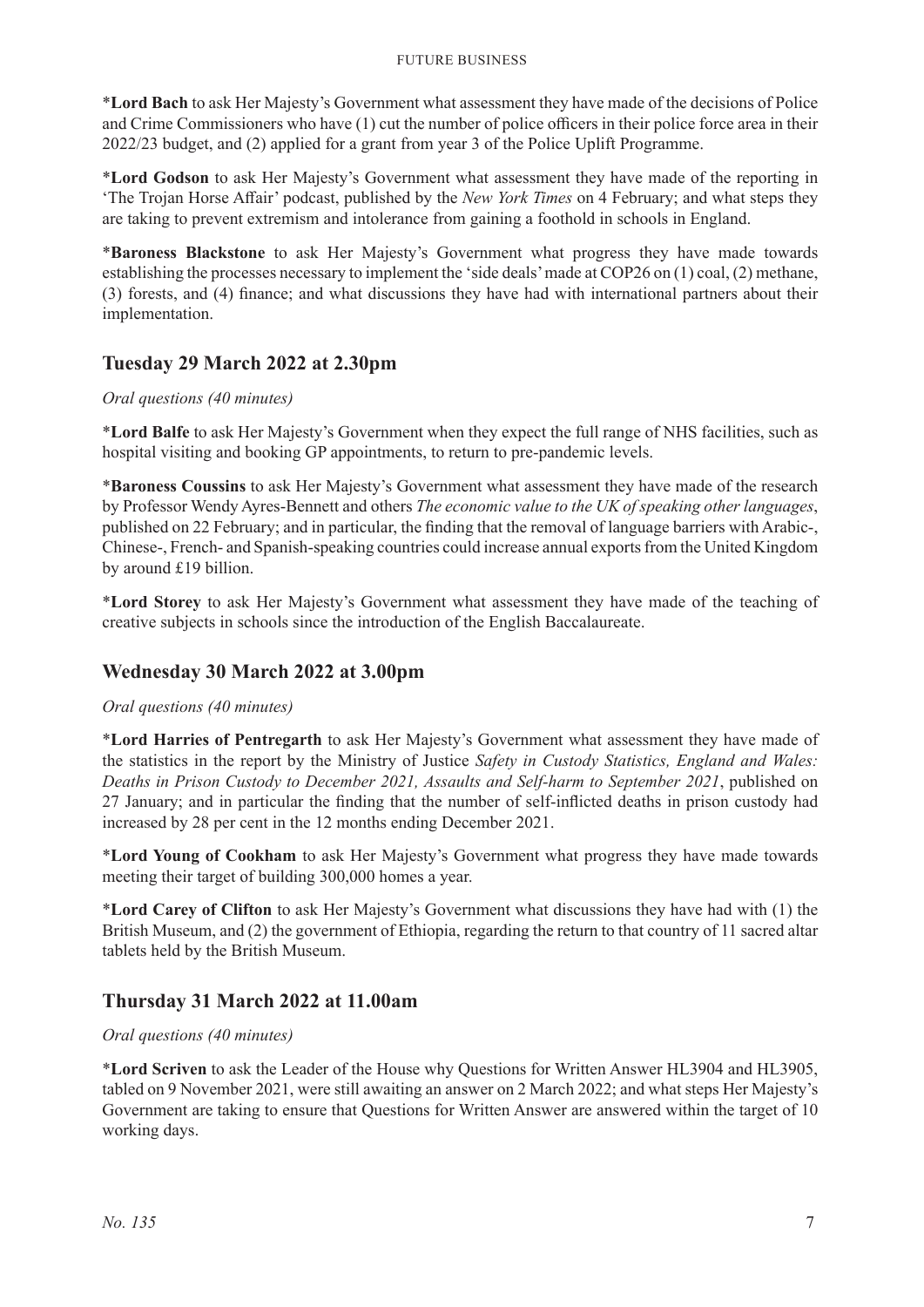\***Baroness Ritchie of Downpatrick** to ask Her Majesty's Government what recent assessment they have made of the effectiveness of their support for businesses to increase exports.

\***Baroness Boycott** to ask Her Majesty's Government why they disbanded the Behaviour Change for Net Zero working group; and what they have replaced it with.

### **Monday 4 April 2022 at 2.30pm**

*Oral questions (40 minutes)*

\***Lord Trefgarne** to ask Her Majesty's Government what their policy is towards the future of the Falkland Islands; and whether their policy will be determined by the views and wishes of the Falkland Islanders.

\***Baroness Seccombe** to ask Her Majesty's Government what assessment they have made of the importance of universal suffrage internationally.

\***Baroness Anelay of St Johns** to ask Her Majesty's Government what assessment they have made of the humanitarian situation in Ethiopia.

\***Lord Sikka** to ask Her Majesty's Government what consideration they have given to changing water companies' (1) duties, and (2) accountability.

### **Tuesday 5 April 2022 at 2.30pm**

### *Oral questions (40 minutes)*

\***Lord Clark of Windermere** to ask Her Majesty's Government what steps they are taking to reduce the abuse of nurses in the NHS.

\***Lord Oates** to ask Her Majesty's Government what plans they have, if any, to increase energy storage capacity in the United Kingdom.

\***Lord Haskel** to ask Her Majesty's Government what plans they have to incorporate British Standard 95009 in the simplified approach to public procurement proposed in their white paper *Levelling Up the United Kingdom*, published on 2 February.

### **Wednesday 6 April 2022 at 3.00pm**

### *Oral questions (40 minutes)*

\***Lord Hylton** to ask Her Majesty's Government what plans they have to recognise Palestine as a state; and whether any such recognition is conditional on the holding of free, fair, and independently monitored elections throughout the Occupied Palestinian Territories.

\***Lord Rooker** to ask Her Majesty's Government when they intend to introduce draft legislation to replace the Bread and Flour Regulations, following their decision to implement folic acid fortification announced in September 2021.

\***Lord Woodley** to ask Her Majesty's Government when they intend to introduce the Employment Bill, announced in the Queen's Speech in December 2019.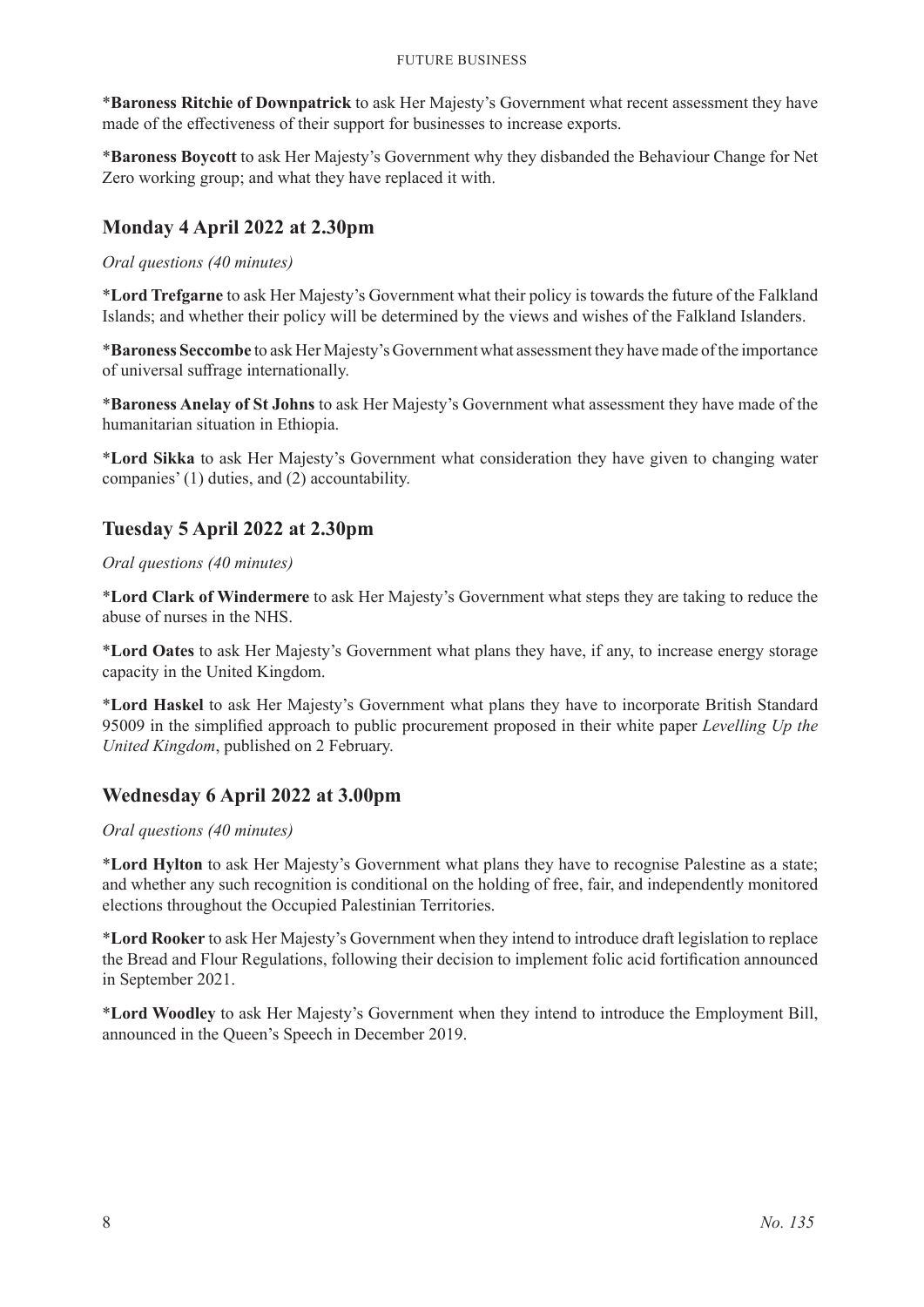### **Thursday 7 April 2022 at 11.00am**

### *Oral questions (40 minutes)*

\***Lord Lancaster of Kimbolton** to ask Her Majesty's Government, further to current events in Ukraine, what plans they have to review their command paper *Defence in a competitive age*, published on 22 March 2021.

\***Lord Lexden** to ask Her Majesty's Government what discussions they have had with the Police and Crime Commissioner for Cleveland about a date for starting the misconduct hearing relating to Mr Mike Veale, announced in August 2021.

\***Lord Randall of Uxbridge** to ask Her Majesty's Government what progress they have made in implementing the recommendations of *The Economics of Biodiversity: The Dasgupta Review*, published on 2 February 2021; and what international engagement they have undertaken to further the review's objectives.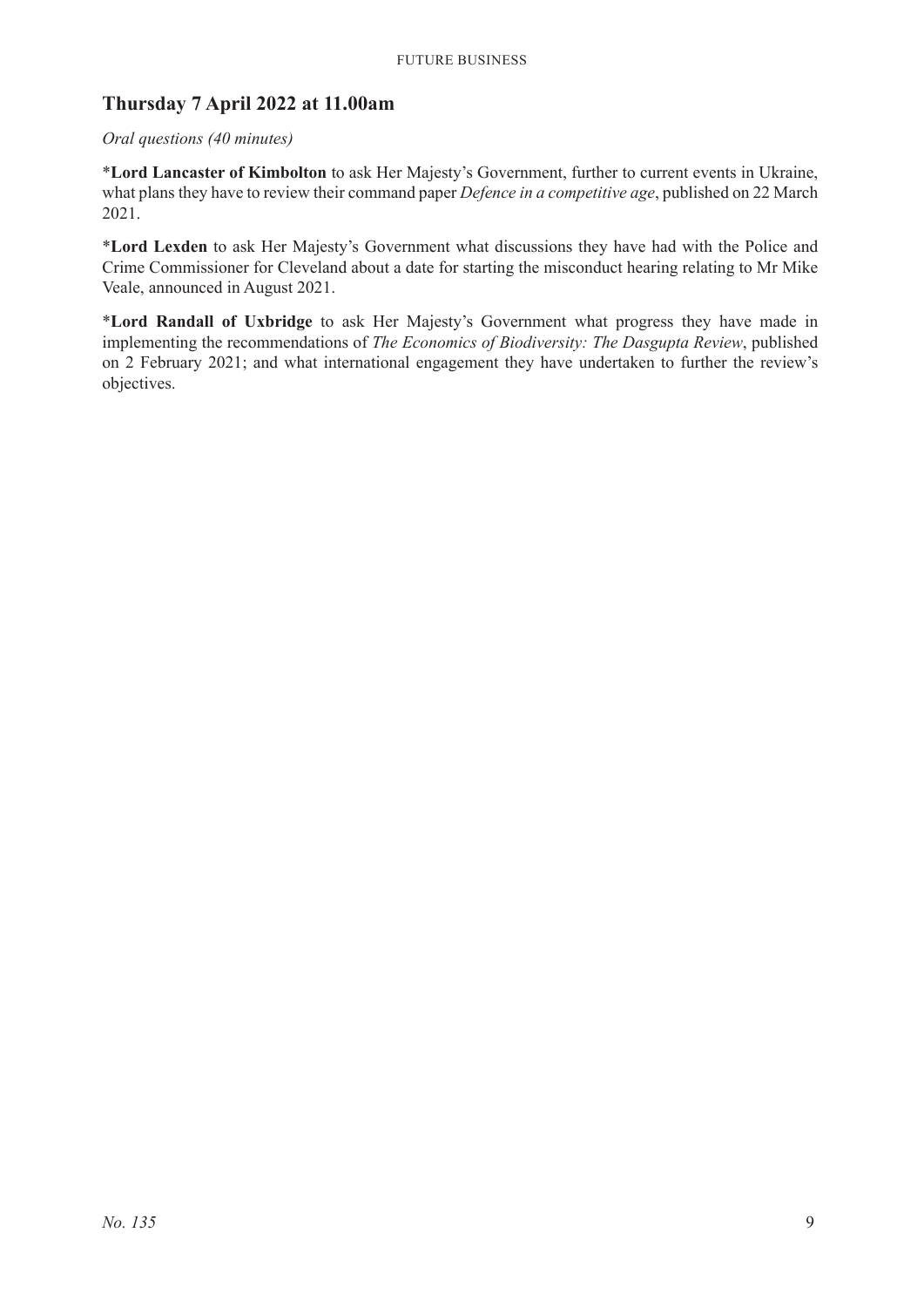### **Select Committee Reports**

*The date on which the report was published is in italics.*

**Lord Forsyth of Drumlean** to move that this House takes note of the Report from the Economic Affairs Committee *Off-payroll working: treating people fairly* (1st Report, Session 2019–21, HL Paper 50). *27 April 2020*

**Lord Grade of Yarmouth** to move that this House takes note of the Report from the Select Committee on the Social and Economic Impact of the Gambling Industry *Gambling Harm—Time for Action* (Session 2019–21, HL Paper 79). *2 July 2020*

**Lord Mair** to move that this House takes note of the Report from the Science and Technology Committee *Catapults: bridging the gap between research and industry* (2nd Report, Session 2019–21, HL Paper 218). *5 February 2021*

**Baroness Lane-Fox of Soho** to move that this House takes note of the Report from the COVID-19 Committee *Beyond Digital: Planning for a Hybrid World* (1st Report, Session 2019–21, HL Paper 263). *21 April 2021*

**Baroness Hayter of Kentish Town** to move that this House takes note of the Report from the International Agreements Committee *Working practices: one year on* (7th Report, HL Paper 75). *17 September 2021*

**Baroness Taylor of Bolton** to move that this House takes note of the Report from the Constitution Committee *COVID-19 and the use and scrutiny of emergency powers* (3rd Report, HL Paper 15). *10 June 2021*

**Lord Patel** to move that this House takes note of the Report from the Science and Technology Committee *Battery strategy goes flat: Net-zero target at risk* (1st Report, HL Paper 53). *27 July 2021*

**Lord Clement-Jones** to move that this House takes note of the Report from the Liaison Committee *AI in the UK: No Room for Complacency* (7th Report, Session 2019–21, HL Paper 196). *18 December 2020*

**Lord Lipsey** to move that this House takes note of the Report from the Liaison Committee *The Politics of Polling: an update* (8th Report, Session 2019–21, HL Paper 197). *21 December 2020*

**Baroness Tyler of Enfield** to move that this House takes note of the Report from the Liaison Committee *Tackling Financial Exclusion: A country that works for everyone?: Follow-up report* (10th Report, Session 2019–21, HL Paper 267). *24 April 2021*

**Lord Gilbert of Panteg** to move that this House takes note of the Report from the Communications and Digital Committee *Free for all? Freedom of expression in the digital age* (1st Report, HL Paper 54). *22 July 2021*

**Baroness Anelay of St Johns** to move that this House takes note of the Report from the International Relations and Defence Committee *The UK and China's security and trade relationship: A strategic void* (1st Report, HL Paper 62). *10 September 2021*

**Baroness Deech** to move that this House takes note of the Report from the Liaison Committee *The Equality Act 2010: the impact on disabled people: Follow-up report* (2nd Report, HL Paper 60). *9 September 2021*

**Baroness Taylor of Bolton** to move that this House takes note of the Report from the Constitution Committee *Revision of the Cabinet Manual* (7th Report, HL Paper 34). *8 July 2021*

**Baroness Armstrong of Hill Top** to move that this House takes note of the Report from the Public Services Committee *Children in crisis: the role of public services in overcoming child vulnerability* (1st Report, HL Paper 95). *19 November 2021*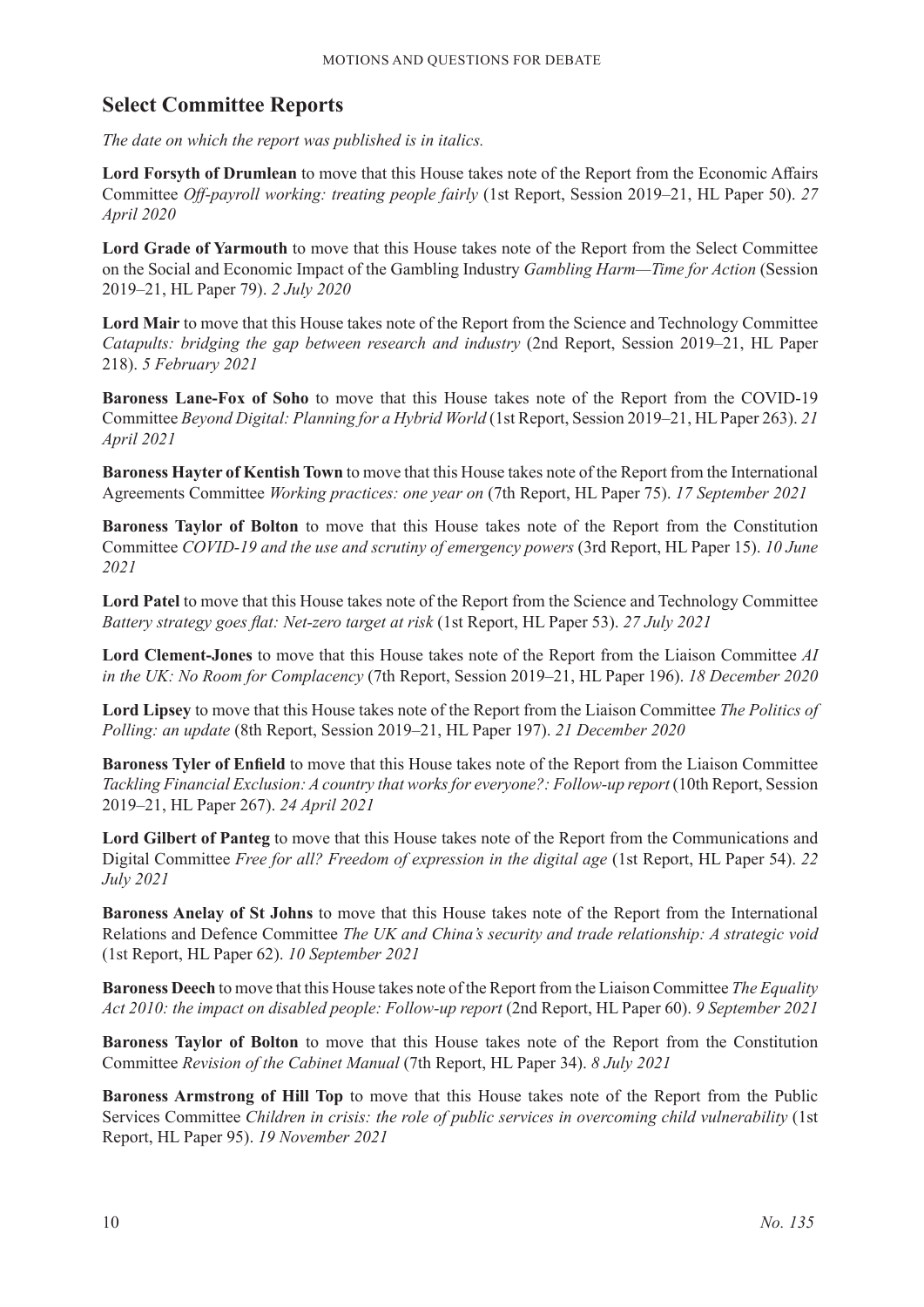**Lord Willis of Knaresborough** to move that this House takes note of the Report from the National Plan for Sport and Recreation Committee *A national plan for sport, health and wellbeing* (HL Paper 113). *10 December 2021*

**Lord Blencathra** to move that this House takes note of the Report from the Delegated Powers and Regulatory Reform Committee *Democracy Denied? The urgent need to rebalance power between Parliament and the Executive* (12th Report, HL Paper 106). *24 November 2021*

**Lord Hodgson of Astley Abbotts** to move that this House takes note of the Report from the Secondary Legislation Scrutiny Committee *Government by Diktat: A call to return power to Parliament* (20th Report, HL Paper 105). *24 November 2021*

### **Motions Relating to Delegated Legislation**

**Lord Paddick** to move that this House regrets that the Town and Country Planning (Napier Barracks) Special Development Order 2021 (SI 2021/962) extends the planning permission for the Napier Barracks to continue to be used as asylum accommodation despite (1) a High Court judgment on 3 June 2021, which found standards and operational systems at the barracks to be unlawful, (2) concerns being raised over the unsanitary and crowded conditions, and (3) reports of intimidation and mistreatment of residents; and that, despite the current expiration date on planning permission being known for 12 months, the Order was laid when the House was not sitting. *Special attention drawn to the instrument by the Secondary Legislation Scrutiny Committee, 13th Report.*

**Baroness McIntosh of Pickering** to move that this House regrets the Alterations to the Highway Code (Rule 149) because (1) of the piecemeal introduction to Parliament of proposed changes to the Code, and (2) it does not extend to handheld devices used by people on (a) bicycles, (b) e-bikes, and (c) e-scooters. *30th Report from the Secondary Legislation Scrutiny Committee*

**Lord Lucas** to move that this House regrets the Code of Practice for Private Parking, laid before the House on 7 February, because Her Majesty's Government have not made adequate provision for swiftly improving the legislation if problems emerge.

### **Motion Relating to a Treaty**

**Lord Teverson** to move that this House takes note of the Framework Agreement on Fisheries between the United Kingdom and Norway, laid before the House on 19 October 2020. *Special attention drawn by the European Union Committee, 17th Report, Session 2019–21*

### **Questions for Short Debate**

*These Questions for Short Debate were drawn in the ballot on 23 February in line with the recommendations of the 1st Report of the Procedure and Privileges Committee (Session 2021–22, HL Paper 41). These questions may be used as dinner break business or last business if time is available.*

Lord Oates to ask Her Majesty's Government what assessment they have made of reports of (1) state sanctioned political violence, (2) voter roll irregularities, and (3) the intimidation of voters, ahead of the 26 March parliamentary and local by-elections in Zimbabwe.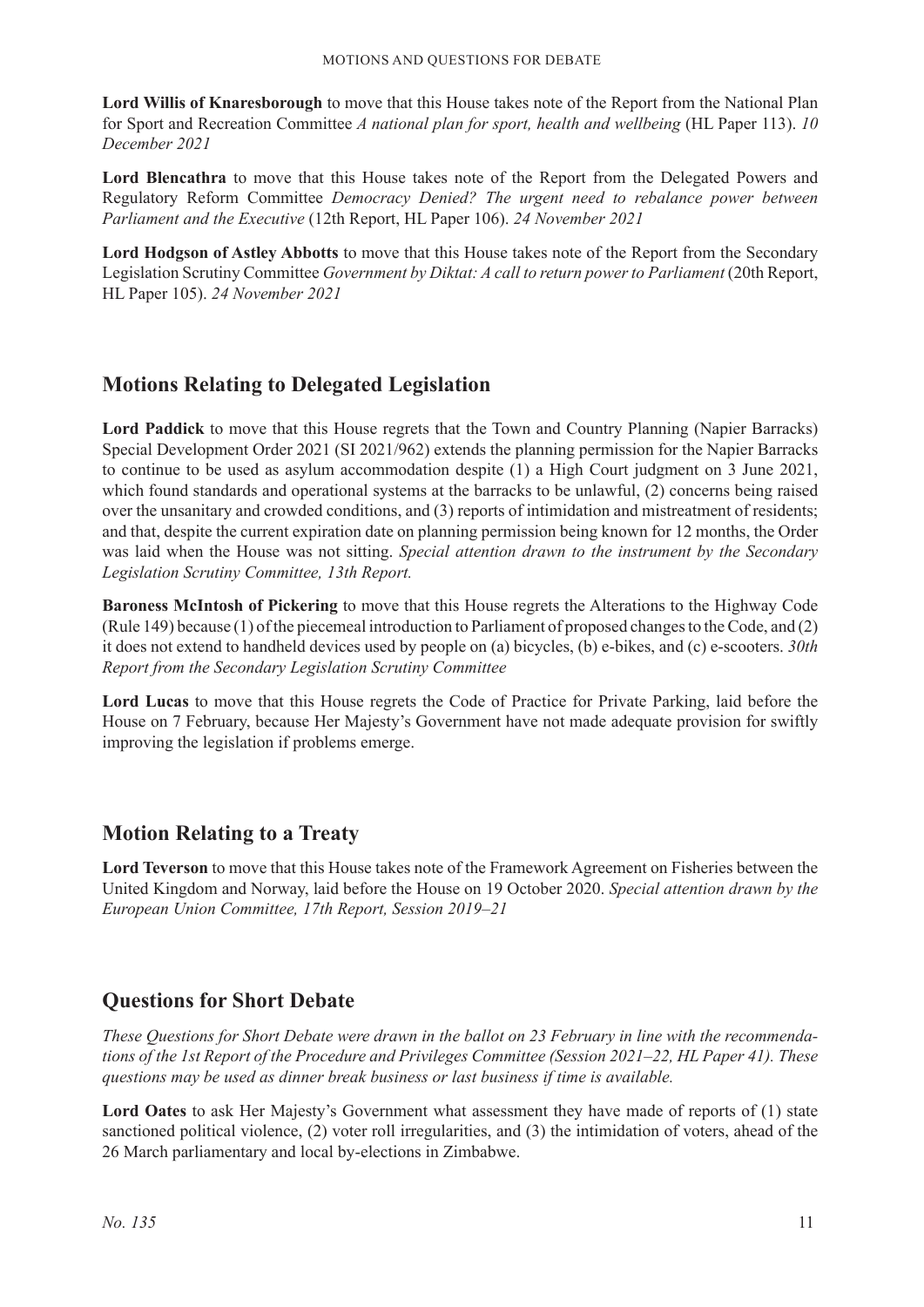**Lord Purvis of Tweed** to ask Her Majesty's Government what steps they are taking to support political dialogue in Tunisia.

**Baroness Fookes** to ask Her Majesty's Government what plans they have to support (1) the provision of careers in the horticultural sector, and (2) the role of that sector in protecting the environment.

**Lord Sharkey** to ask Her Majesty's Government what mechanisms were in place to prevent funds from COVID-19 grant and loan schemes from being fraudulently claimed; and what assessment they have made of the success of these mechanisms in preventing such fraud.

**Baroness Hooper** to ask Her Majesty's Government what plans they have to celebrate the 40th anniversary of the liberation of the Falkland Islands in June 1982, and to commemorate the lives lost during the conflict.

**Lord Hussain** to ask Her Majesty's Government what assessment they have made of the prospects for a sustainable peaceful solution to the dispute between India and Pakistan over Kashmir.

**Lord De Mauley** to ask Her Majesty's Government what assessment they have made of the contribution of the reserve forces to the defence of the United Kingdom.

**Lord Farmer** to ask Her Majesty's Government what steps they are taking, if any, in response to projections of a declining population.

**Lord Morris of Aberavon** to ask Her Majesty's Government what assessment they have made of freedom of speech in universities.

**Baroness Bakewell** to ask Her Majesty's Government what assessment they have made of the implications of the Centene Corporation buying general practitioners' surgeries which have contracts with the NHS.

**Lord Lexden** to ask Her Majesty's Government what steps they have taken to strengthen the Union between Great Britain and Northern Ireland.

**Lord Addington** to ask Her Majesty's Government what assessment they have made of the impact of the COVID-19 pandemic on community sports groups and other voluntary groups; and what steps they are taking to rebuild their capacity.

**Lord Lilley** to ask Her Majesty's Government what assessment they have made of the report by the Office for National Statistics *Climate-related mortality and hospital admissions, England and Wales: 2001 to 2020*, published on 17 January; and in particular the conclusion that the net effect of global warming this century has been to save and prolong 550,000 lives.

Lord Bethell to ask Her Majesty's Government what steps they are taking to address growing health inequalities.

**Baroness Bonham-Carter of Yarnbury** to ask Her Majesty's Government what assessment they have made of the value that streaming services have brought to the British film and TV industry; and what steps they are taking to support domestic film and TV production.

### **Questions for Short Debate ballot entries**

*The ballot for four Questions will be drawn on Wednesday 30 March for debate on Thursday 7 April. Time limit 1 hour.*

**Lord Sikka** to ask Her Majesty's Government what assessment they have made of the HMRC report *Measuring tax gaps 2021 edition - tax gap estimates for 2019 to 2020*, published on 8 February. (*HM Treasury*)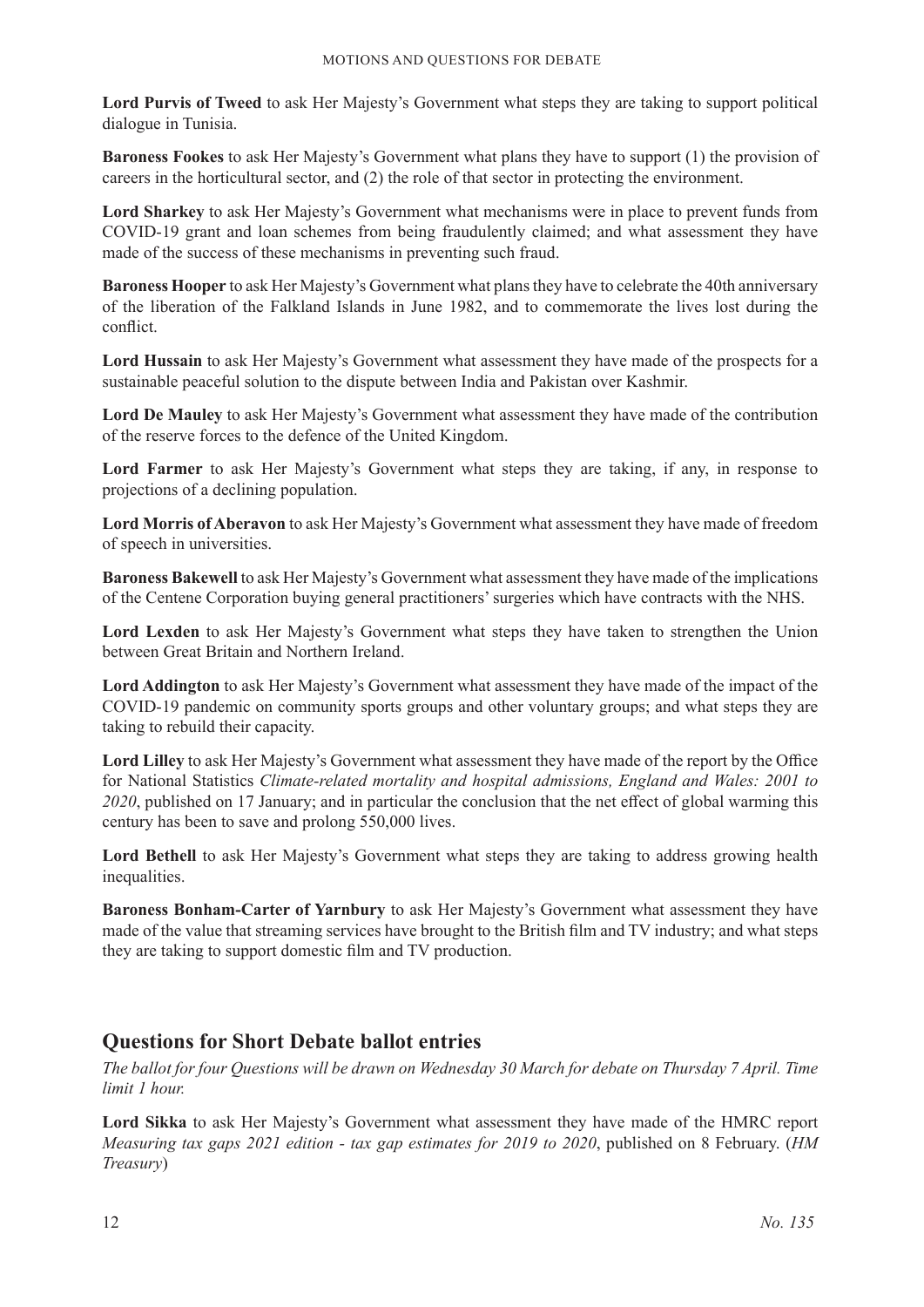**Baroness Meacher** to ask Her Majesty's Government, further to the war in Ukraine, what plans they have (1) to bring forward, and (2) to increase, investment in (a) green hydrogen development, and (b) other domestic energy sources, to improve the United Kingdom's energy security. (*Department for Business, Energy and Industrial Strategy*)

**The Lord Bishop of Exeter** to ask Her Majesty's Government what are their 'levelling up' plans for the South-West of England. (*Department for Levelling Up, Housing and Communities*)

**Lord Morris of Aberavon** to ask Her Majesty's Government what assessment they have made of freedom of speech in universities. (*Department for Education*)

**Lord Hay of Ballyore** to ask Her Majesty's Government what plans they have, if any, to grant an automatic right to a British Passport to people born in the Republic of Ireland who have lived in Northern Ireland for 50 years or more. (*Home Office*)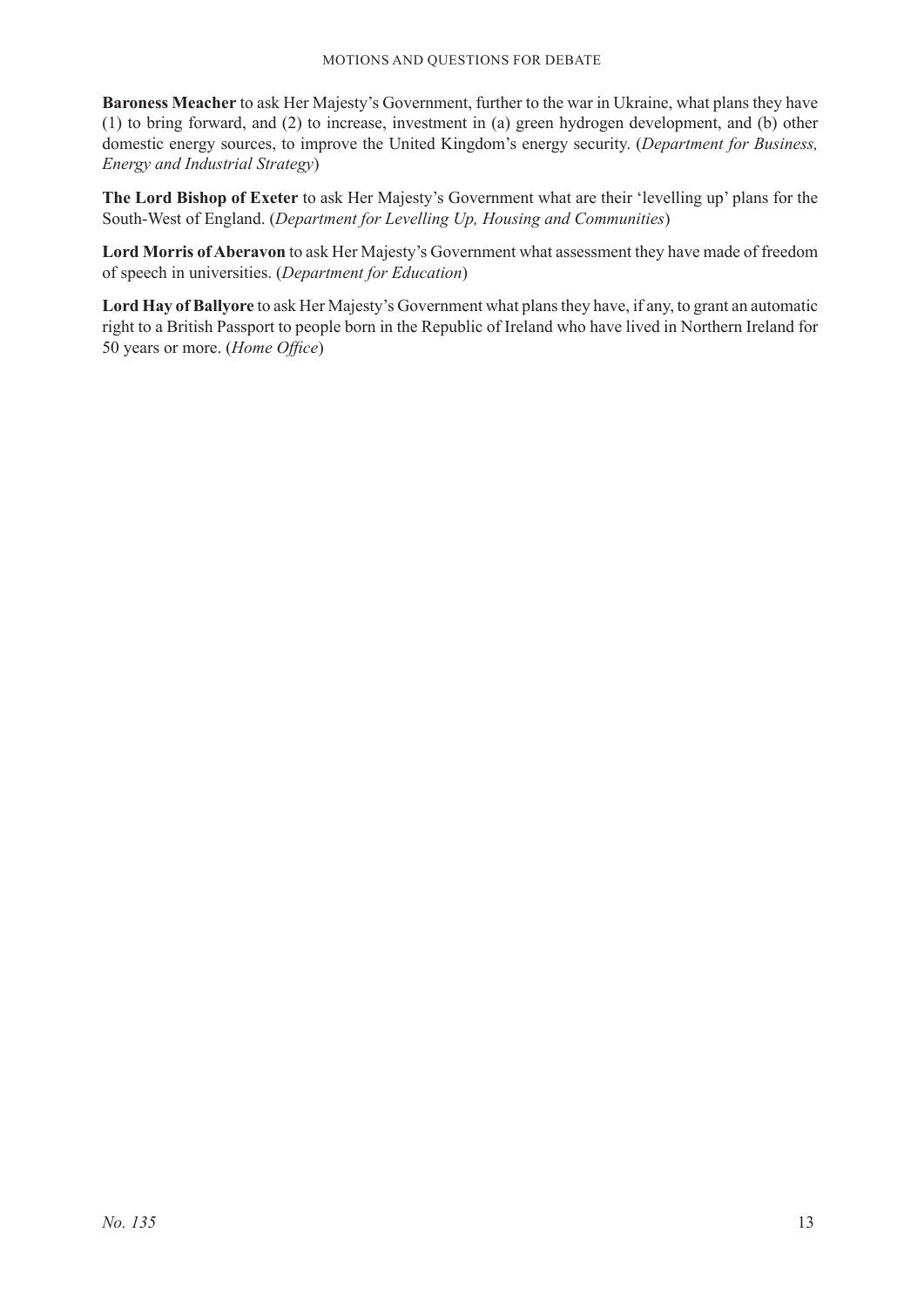### **Questions for Written Answer**

*Tabled on 15 March and due for answer by 29 March.*

**Lord Bradshaw** to ask Her Majesty's Government when they last reviewed the fees paid to Accident Vehicle Recovery Operators; when the next such review will take place; and what assessment they have made of the proportion of the fee that is received by the recovery operator rather than management companies. HL6961

**Lord Browne of Belmont** to ask Her Majesty's Government what assessment they have made of whether research undertaken by the US Department of Veterans Affairs could help shape policy in relation to veterans' affairs in the UK. 
HL6962

**Lord Browne of Belmont** to ask Her Majesty's Government what assessment they have made of the projected impact of the UK–New Zealand Free Trade Agreement on the UK economy. HL6963

**Lord Browne of Belmont** to ask Her Majesty's Government what proportion of departmental civil servants work (1) wholly, and (2) primarily, from home; and how these figures compare to those prior to March 2020. HL6964

**Lord Burnett** to ask Her Majesty's Government what support and assistance they will give to pig farmers in England who are in financial difficulty; and what assessment they have made of the support given by the Scottish Government and Northern Ireland Executive to pig farmers in Scotland and Northern Ireland.

HL6965

**Lord Dodds of Duncairn** to ask Her Majesty's Government what is the total cost to date of the Movement Assistance Scheme for each year since its creation. HL6966

**Lord Dodds of Duncairn** to ask Her Majesty's Government how many people are employed (1) directly, and (2) indirectly, in the operation of the Movement Assistance Scheme. HL6967

**Lord Dodds of Duncairn** to ask Her Majesty's Government what are the projected costs of the Movement Assistance Scheme for the next financial year. HL6968

Lord Field of Birkenhead to ask Her Majesty's Government how they intend to spend the £1.5 billion of funding allocated under the Global Forest Finance pledge, including the  $(1)$  £350 million for tropical forests in Indonesia, (2) £200 million for the LEAF Coalition, and (3) up to £300 million intended for the Amazon rainforest. **HL6969** 

**Lord Hay of Ballyore** to ask Her Majesty's Government what is their position on the granting of precharge bail to terror suspects. HL6970

**Lord Hay of Ballyore** to ask Her Majesty's Government, further to the rise in National Insurance contributions from April, what financial support they will provide to support employees of umbrella companies. HL6971

Lord Hunt of Kings Heath to ask Her Majesty's Government what steps they are taking to strengthen the role of the Care Quality Commission in addressing (1) residential care home visits being blocked following a complaint being raised, and (2) evictions from residential care homes following a complaint being raised. HL6972

**Lord Hunt of Kings Heath** to ask Her Majesty's Government what plans they have, if any, to grant the Care Quality Commission the authority to investigate individual complaints. HL6973

**Lord Hunt of Kings Heath** to ask Her Majesty's Government what steps they are taking to improve the complaints system for people raising concerns about care or a care setting. HL6974

**Lord Hunt of Kings Heath** to ask Her Majesty's Government what assessment they have made of the impact of removing free lateral flow testing for care home visitors on unpaid carers. HL6975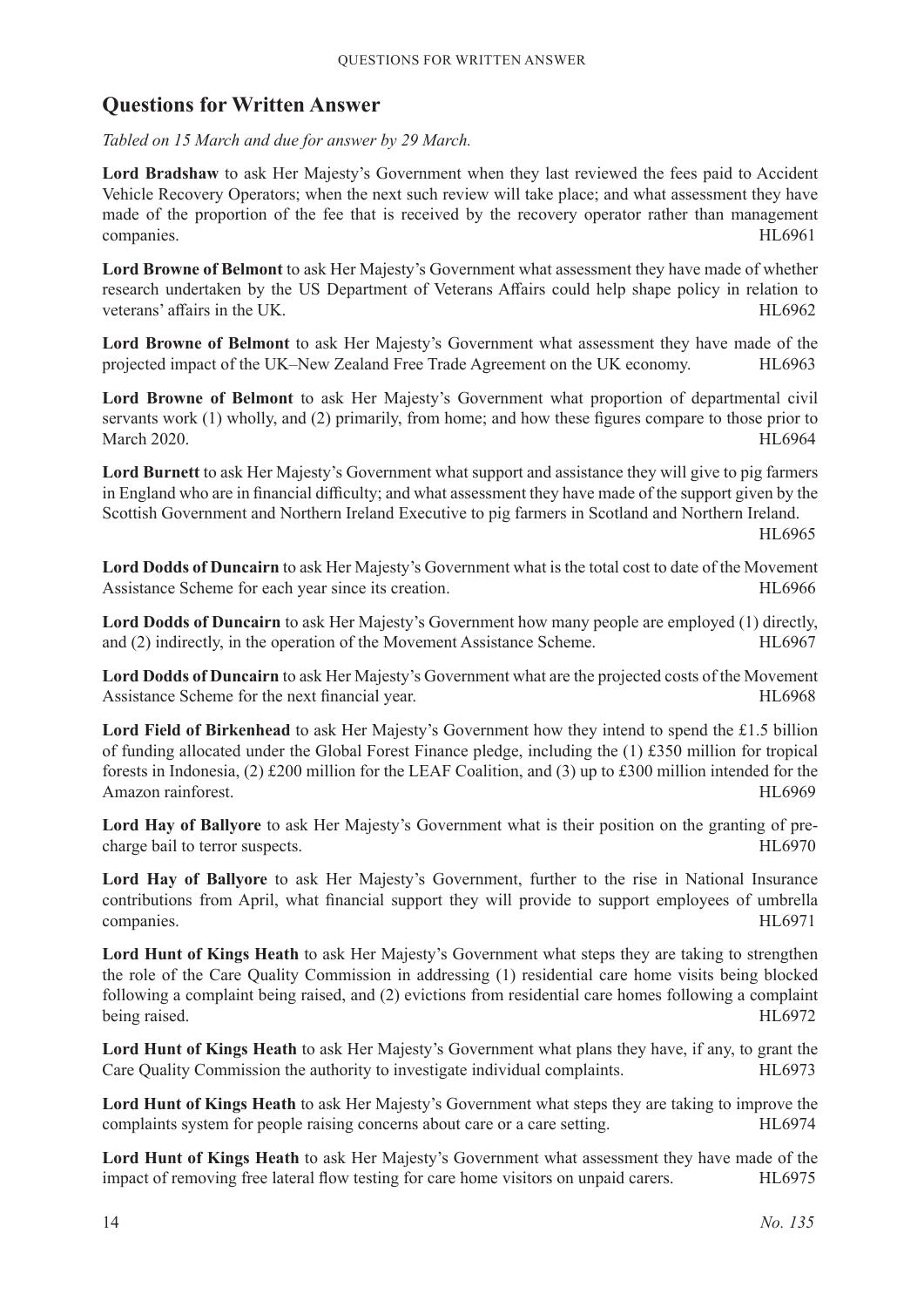**Lord Lee of Trafford** to ask Her Majesty's Government, further to the Written Answer by Baroness Penn on 28 February (HL6497), what assessment they have made of whether giving grandparents with written parental approval the ability to open a junior ISA on behalf of a grandchild would significantly increase the number of such ISAs taken out, in line with their policy objective. HL6976

**Baroness Lister of Burtersett** to ask Her Majesty's Government what assessment they have made of the report by the Office of Tax Simplification *OTS evaluation note: Update on OTS work on the High Income Child Benefit Charge and its wider implications*, published on 1 March; and in particular, (1) the criticisms of the progress on recommendations made to improve the working of the high income child benefit charge, and (2) the further recommendations contained in that report. HL6977

**Baroness Lister of Burtersett** to ask Her Majesty's Government whether they plan to use statutory instruments under the (1) affirmative, or (2) negative, procedure to introduce the full move to the Universal Credit programme, following the pilot scheme.<br>
HL6978

**Lord Mendelsohn** to ask Her Majesty's Government when they intend to undertake the review of the Landlord and Tenant Act 1954, announced in December 2021; and why that review has been delayed.

HL6979

**Lord Mendelsohn** to ask Her Majesty's Government which industry stakeholders they are engaging with to inform the scope and focus of the review of the Landlord and Tenant Act 1954; and whether that review will give tenants equal consideration to landlords. The same state of the HL6980 HL6980

**Baroness Merron** to ask Her Majesty's Government what funding they plan to make available for Fracture Liaison Services through (1) the Elective Recovery Fund, and (2) the Best MSK health programme.

HL6981

**Baroness Merron** to ask Her Majesty's Government what assessment they have made of the adequacy of waiting times for access to a DXA bone density scan. HL6982

**Baroness Merron** to ask Her Majesty's Government what steps they are taking to reduce health inequalities for people with osteoporosis. HL6983

**Lord Moynihan** to ask Her Majesty's Government what progress they have made on the £40 million transformation programme to digitise existing paper-based processes and to create a single customer portal for the Armed Forces Compensation Scheme. The Arm HL6984

**Lord Moynihan** to ask Her Majesty's Government when they expect to implement an online application to enhance customer experience and reduce processing times for applications for pay-outs from the Armed Forces Compensation Scheme. The state of the state of the state of the HL6985 HL6985

Lord Moynihan to ask Her Majesty's Government what assessment they have made of (1) the level of the current cap on pay-outs from the Armed Forces Compensation Scheme compared to that for civilian claims, in cases where the NHS could meet all the medical rehabilitation needs, and (2) whether all medical rehabilitation needs under the Scheme can be met by the NHS. HL6986

Lord Moynihan to ask Her Majesty's Government what assessment they have made, if any, of whether future income prospects are adequately covered when claims under the Armed Forces Compensation Scheme are considered. HL6987

**Lord Moynihan** to ask Her Majesty's Government whether the absence of a "no fault" tariff in the Armed Forces Compensation Scheme disadvantages the level of payment made under the Scheme in contrast to negligence cases for personal injury; and whether they have considered this in determining future payouts from the scheme. **HL6988**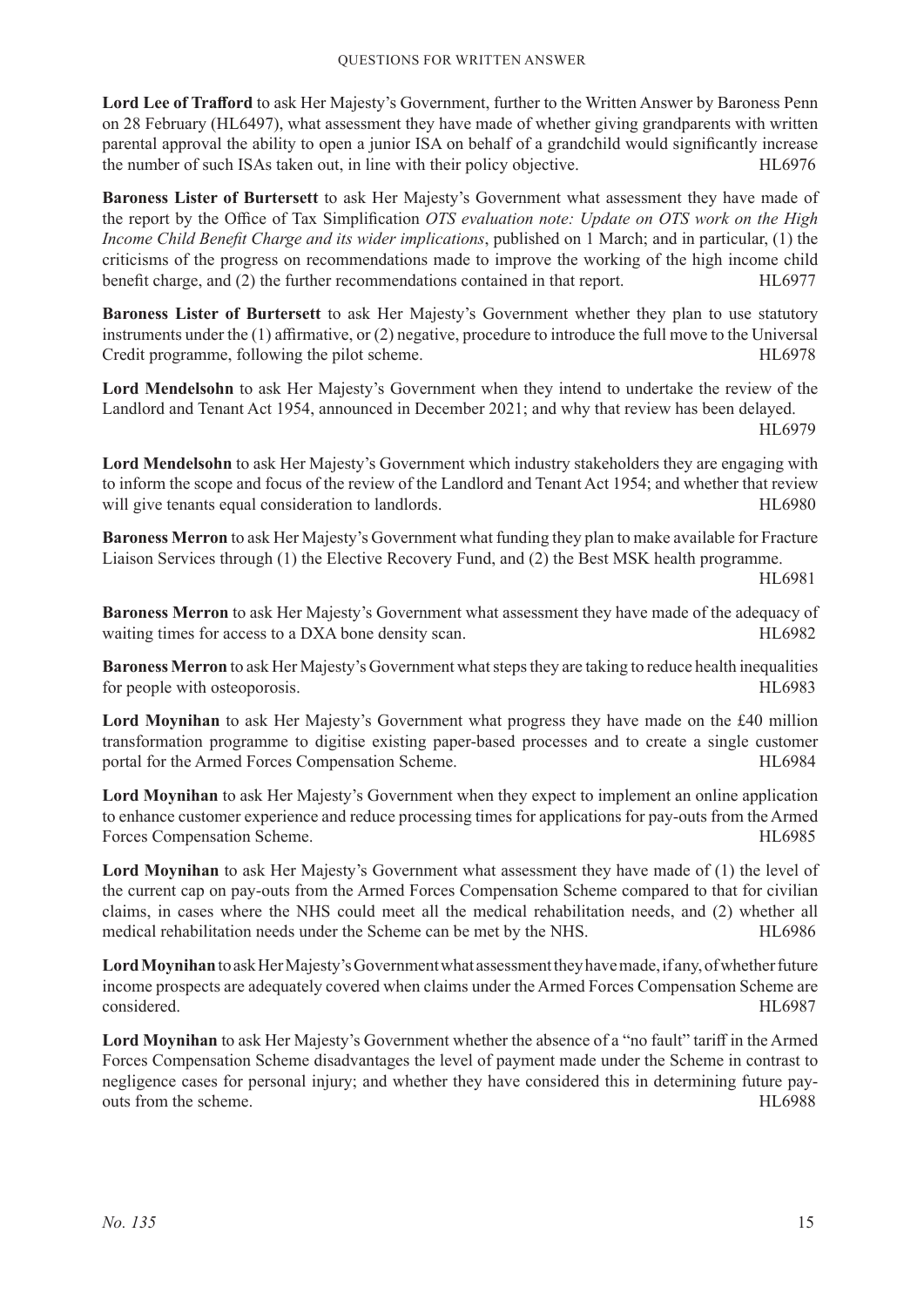**Baroness Randerson** to ask Her Majesty's Government how much funding FlyPop Ltd has received from the Future Fund; what due diligence they undertook, prior to awarding this funding, to ensure that the company complies with the requirement for the majority of its business to be based in the UK; whether the company has yet applied for the necessary UK AOC Licence; and if so, whether that licence has been granted. HL6989

**Baroness Randerson** to ask Her Majesty's Government whether uncertainty over the future of OneWeb will affect plans to develop a UK alternative to the European Geostationary Navigation Overlay Service. HL6990

**Baroness Rawlings** to ask Her Majesty's Government, further to the Written Answer by Lord Kamall on 15 March (HL6625), why antiviral treatments for COVID-19 can only be prescribed by a clinician within a COVID Medicine Delivery Unit and are not available for general practice prescribing and purchase directly from pharmacies. HL6991

**Baroness Ritchie of Downpatrick** to ask Her Majesty's Government how the proposed Online Safety Bill will address the availability of (1) violent, or (2) abusive, pornography online. HL6992

**Baroness Ritchie of Downpatrick** to ask Her Majesty's Government what assessment they have made of the number of UK children who have accessed online pornography since their decision not to bring Part 3 of the Digital Economy Act 2017 into force in October 2019. HL6993

**Baroness Ritchie of Downpatrick** to ask Her Majesty's Government what powers the proposed Online Safety Bill will give Ofcom (1) to investigate adult services' implementation of robust age verification, and (2) to take enforcement action where necessary. HL6994

**Baroness Ritchie of Downpatrick** to ask Her Majesty's Government what discussions they have had with the devolved administrations regarding the diagnosis arrangements for (1) dementia, and (2) Alzheimer's, across the UK. HL6995

**Baroness Ritchie of Downpatrick** to ask Her Majesty's Government what steps they will take to reduce the delays in undertaking diagnosis arrangements for patients with (1) dementia, and (2) Alzheimer's, in England. HL6996

**Baroness Ritchie of Downpatrick** to ask Her Majesty's Government what assessment they have made of the Bycatch Mitigation Initiative's ability to meet the ecosystem objective in the Fisheries Act 2020, to ensure that sensitive species by catch is  $(1)$  minimised, and  $(2)$  eliminated.  $HL6997$ 

**Lord Rooker** to ask Her Majesty's Government what assessment they have made, if any, of the estimated energy savings that could be made by moving the UK to the GMT+2 hour time zone during the summer months, and to GMT+1 hour time zone for the rest of the year. HL6998

**Lord Selkirk of Douglas** to ask Her Majesty's Government what consideration they have given to removing Russian diplomats from the UK. The state of the UK and the UK and the UK and the UK and the UK and the UK.

**Lord Taylor of Warwick** to ask Her Majesty's Government what plans they have to fast-track planning processes for clean energy projects. HL7000

**Lord Taylor of Warwick** to ask Her Majesty's Government what steps they are taking, if any, to introduce measures to encourage universities to take action against university academics who promote pro-Putin propaganda. HL7001

**Lord Taylor of Warwick** to ask Her Majesty's Government what plans they have to allocate social workers to support households that become foster carers to Ukrainian refugee children. HL7002

**Lord Taylor of Warwick** to ask Her Majesty's Government what steps they are taking to support schoolage Ukrainian children who have gaps in their education. HL7003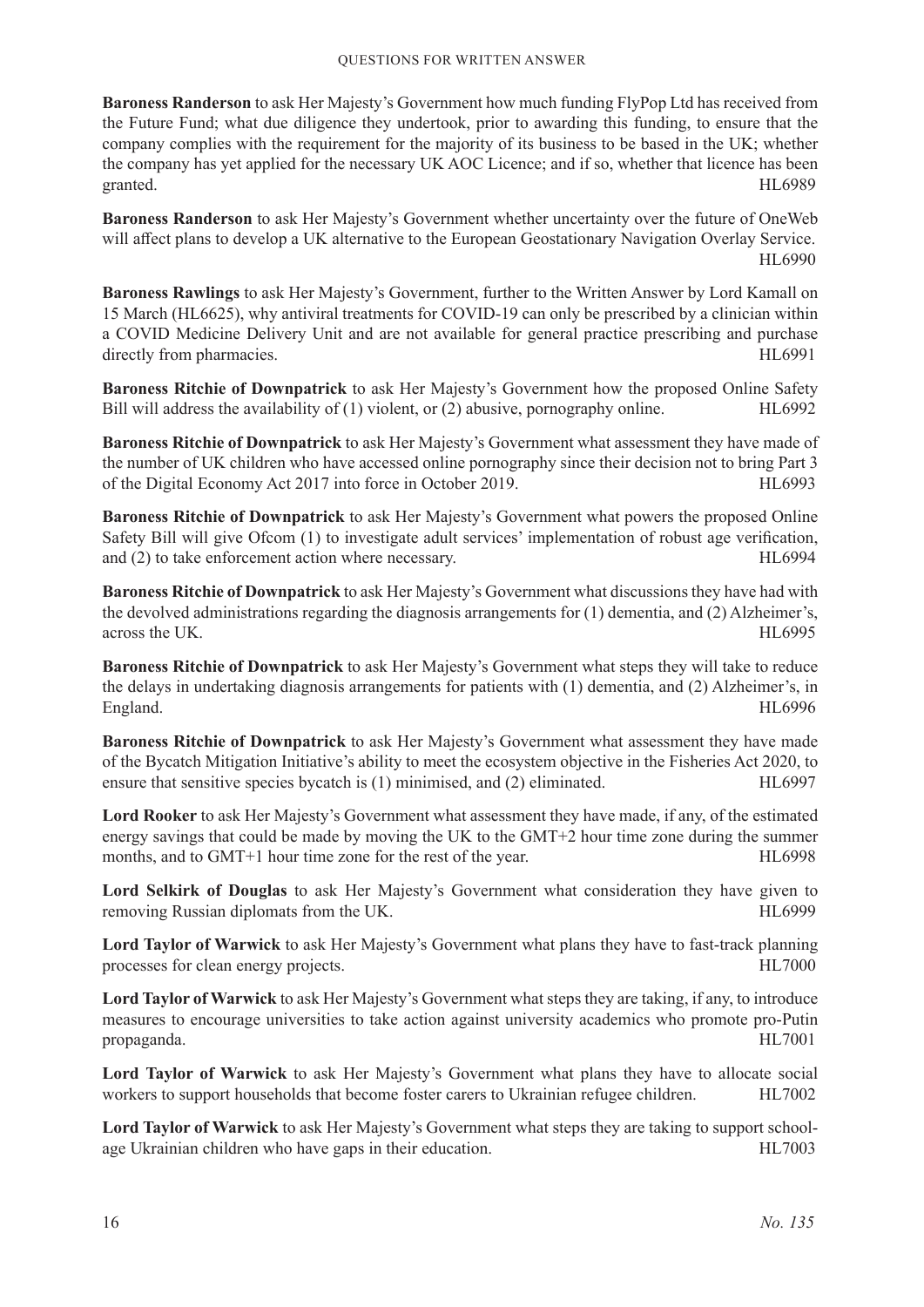**Lord Truscott** to ask Her Majesty's Government what help and advice, if any, they are giving to sponsors of Ukrainian refugees regarding the possible impact on sponsors' mortgages, tenancy agreements, equity release, building insurance, and other related issues. The mass of the HL7004

Lord Truscott to ask Her Majesty's Government what plans they have, if any, to increase the amount payable to sponsors of Ukrainian refugees above £350 per calendar month, especially in the case of larger families or those with special needs. HL7005

### **Questions unanswered after 10 working days**

*The questions asked on the dates shown in bold were due for answer by the dates in brackets. The government department responsible for answering each question is shown in square brackets.*

**10 January** (24 January)

HL5249 Lord Jones [Department of Health and Social Care]

### **3 February** (17 February)

HL5911 Lord Alton of Liverpool [Department of Health and Social Care] HL5912 Lord Alton of Liverpool [Department of Health and Social Care] HL5913 Lord Alton of Liverpool [Department of Health and Social Care]

### **7 February** (21 February)

HL6014 Lord Alton of Liverpool [Department of Health and Social Care] HL6032 Lord Jones of Cheltenham [Department of Health and Social Care] HL6033 Lord Jones of Cheltenham [Department of Health and Social Care]

### **8 February** (22 February)

HL6065 Lord Alton of Liverpool [Department of Health and Social Care] HL6106 Baroness Whitaker [Department of Health and Social Care]

### **21 February** (7 March)

HL6213 Lord Alton of Liverpool [Department of Health and Social Care] HL6248 Baroness Hamwee [Home Office] HL6249 Baroness Hamwee [Home Office]

### **22 February** (8 March)

HL6344 Lord Hunt of Kings Heath [Department of Health and Social Care] HL6345 Lord Hunt of Kings Heath [Department of Health and Social Care] HL6346 Lord Hunt of Kings Heath [Department of Health and Social Care] HL6337 Lord Boateng [Home Office]

### **23 February** (9 March)

HL6400 Lord Taylor of Warwick [Foreign, Commonwealth and Development Office] HL6397 Lord Storey [Cabinet Office] HL6377 Lord Jones of Cheltenham [Home Office] HL6378 Lord Jones of Cheltenham [Home Office]

### **24 February** (10 March) HL6429 Baroness Randerson [Home Office] HL6427 Lord Patten [Home Office]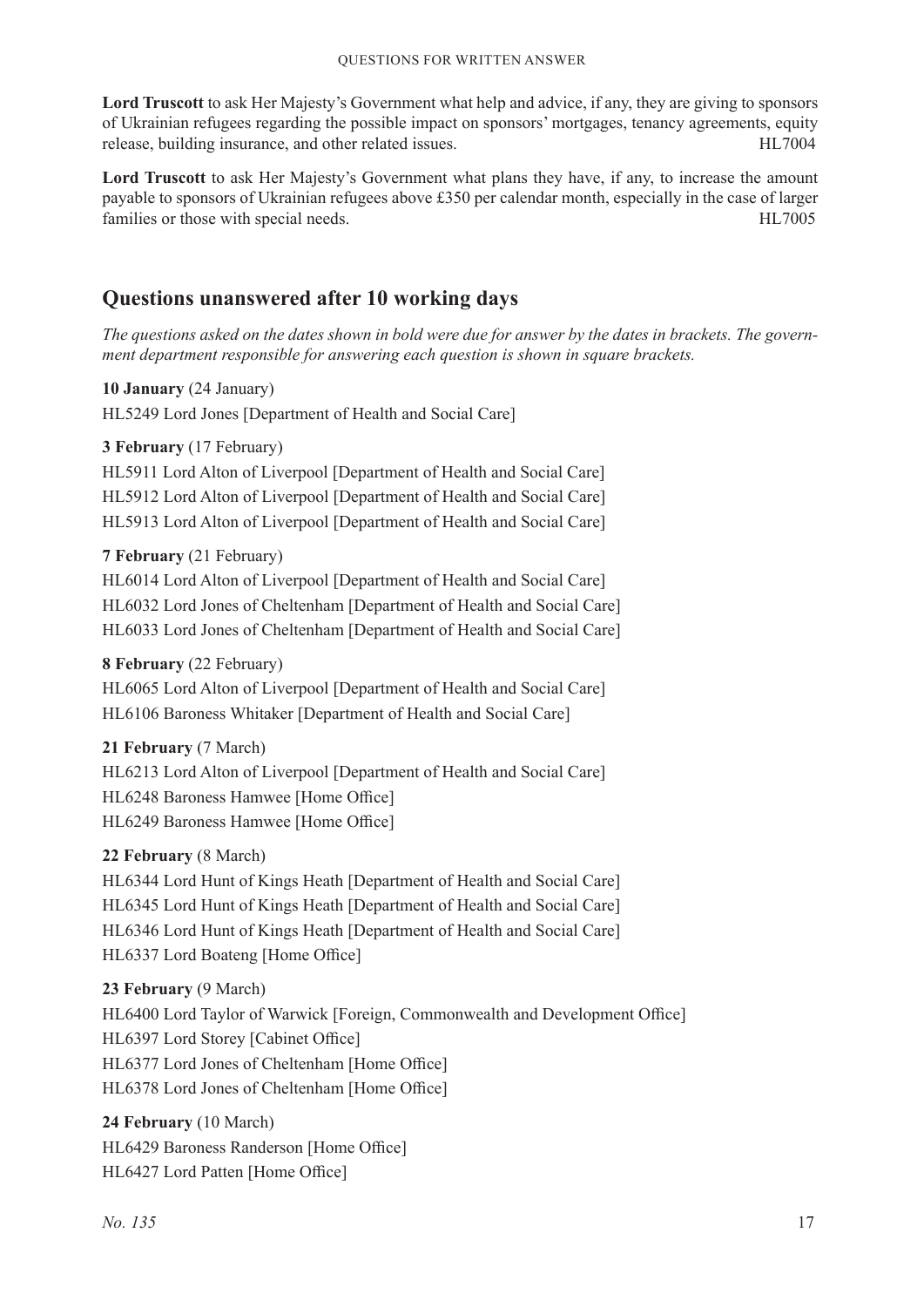#### Questions for Written Answer

HL6417 Baroness Hodgson of Abinger [Department of Health and Social Care]

**25 February** (11 March) HL6442 Lord Jones of Cheltenham [Home Office] HL6440 Lord Empey [Home Office] HL6463 Lord Roberts of Llandudno [Department for Levelling Up, Housing and Communities]

**28 February** (14 March) HL6504 Baroness Ritchie of Downpatrick [Home Office] HL6505 Baroness Ritchie of Downpatrick [Home Office] HL6506 Baroness Ritchie of Downpatrick [Home Office] HL6470 Lord Alton of Liverpool [Cabinet Office] HL6514 Lord Taylor of Warwick [Home Office] HL6513 Lord Roberts of Llandudno [Cabinet Office]

**1 March** (15 March) HL6561 Lord Taylor of Warwick [Home Office] HL6558 Lord Storey [Home Office] HL6542 Lord Mendelsohn [Department of Health and Social Care] HL6518 Lord Alton of Liverpool [Ministry of Justice]

*Number of questions allocated to each department which are unanswered after 10 working days*

Cabinet Office (3)

Department for Levelling Up, Housing and Communities (1)

Department of Health and Social Care (15)

Foreign, Commonwealth and Development Office (1)

Home Office (15)

Ministry of Justice (1)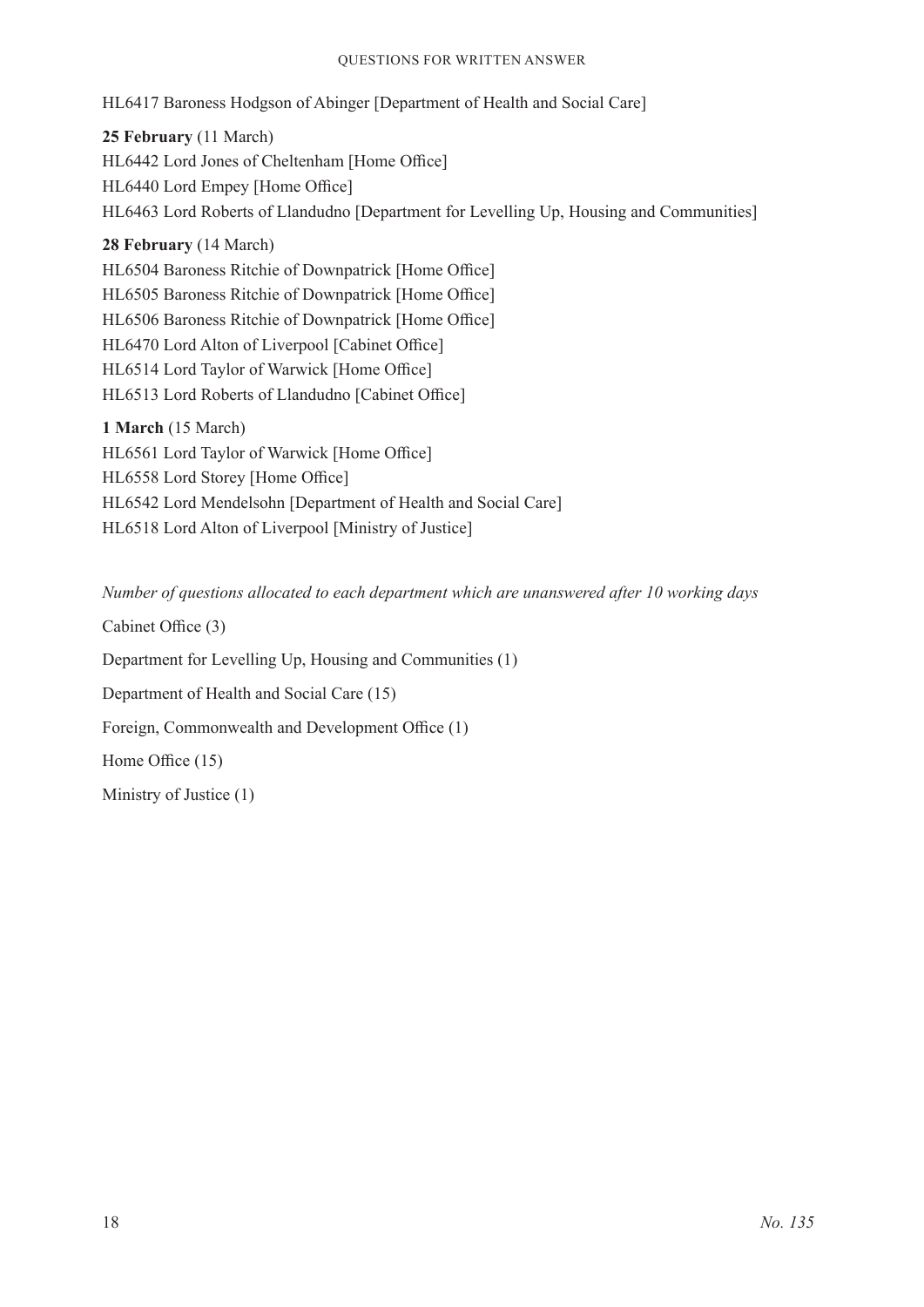## **Bills in Progress**

|                                                                     | <b>Type of Bill</b> | To be<br>considered |
|---------------------------------------------------------------------|---------------------|---------------------|
| <b>Referred to the Standing Orders Committee</b>                    |                     |                     |
| High Speed Rail (Crewe-Manchester) Bill                             | Government          |                     |
| <b>Waiting for Second Reading</b>                                   |                     |                     |
| Sewage (Inland Waters) Bill [HL]                                    | Private Member's    |                     |
| Game Birds (Cage Breeding) Bill [HL]                                | Private Member's    | 25 March            |
| Age of Criminal Responsibility Bill [HL]                            | Private Member's    |                     |
| Modern Slavery (Amendment) Bill [HL]                                | Private Member's    |                     |
| Digital Economy Act 2017 (Amendment) Bill [HL]                      | Private Member's    |                     |
| Front-loaded Child Benefit Bill [HL]                                | Private Member's    |                     |
| Constitutional Convention Bill [HL]                                 | Private Member's    |                     |
| Marriage Act 1949 (Amendment) Bill [HL]                             | Private Member's    |                     |
| Certificate of Loss Bill [HL]                                       | Private Member's    |                     |
| House of Lords (Peerage Nominations) Bill [HL]                      | Private Member's    |                     |
| Divorce (Financial Provision) Bill [HL]                             | Private Member's    |                     |
| Minimum Energy Performance of Buildings Bill [HL]                   | Private Member's    |                     |
| Construction (Retentions Abolition) Bill [HL]                       | Private Member's    |                     |
| Public Authority Algorithm Bill [HL]                                | Private Member's    |                     |
| Modern Slavery (Victim Support) Bill [HL]                           | Private Member's    |                     |
| Road Traffic Offences (Cycling) Bill [HL]                           | Private Member's    |                     |
| Mandatory Training on Learning Disabilities and Autism Bill<br>[HL] | Private Member's    |                     |
| Duchy of Cornwall Bill [HL]                                         | Private Member's    |                     |
| Emissions Reduction (Local Authorities in London) Bill [HL]         | Private Member's    |                     |
| Road Traffic Act 1988 (Alcohol Limits) (Amendment) Bill [HL]        | Private Member's    |                     |
| Commonwealth Parliamentary Association (Status) Bill [HL]           | Private Member's    |                     |
| Lead Ammunition (Restriction) Bill [HL]                             | Private Member's    |                     |
| Approved Premises (Substance Testing) Bill                          | Private Member's    | 25 March            |
| Cultural Objects (Protection from Seizure) Bill                     | Private Member's    | 18 March            |
| Motor Vehicles (Compulsory Insurance) Bill                          | Private Member's    | 18 March            |
| Animals (Penalty Notices) Bill                                      | Private Member's    | 18 March            |
| Glue Traps (Offences) Bill                                          | Private Member's    | 25 March            |
| Down Syndrome Bill                                                  | Private Member's    | 18 March            |
| Learning Disabilities (Access to Services) Bill [HL]                | Private Member's    |                     |
| War Powers Bill [HL]                                                | Private Member's    |                     |
| Marriage and Civil Partnership (Minimum Age) Bill                   | Private Member's    |                     |
| Pension Schemes (Conversion of Guaranteed Minimum Pensions)         | Private Member's    | 25 March            |
| Bill (Northern Irish Legislative Consent granted)                   |                     |                     |
| <b>Committed to a Committee of the Whole House</b>                  |                     |                     |
| Office of the Whistleblower Bill [HL]                               | Private Member's    |                     |
| Higher Education Cheating Services Prohibition Bill [HL]            | Private Member's    |                     |
| Assisted Dying Bill [HL]                                            | Private Member's    |                     |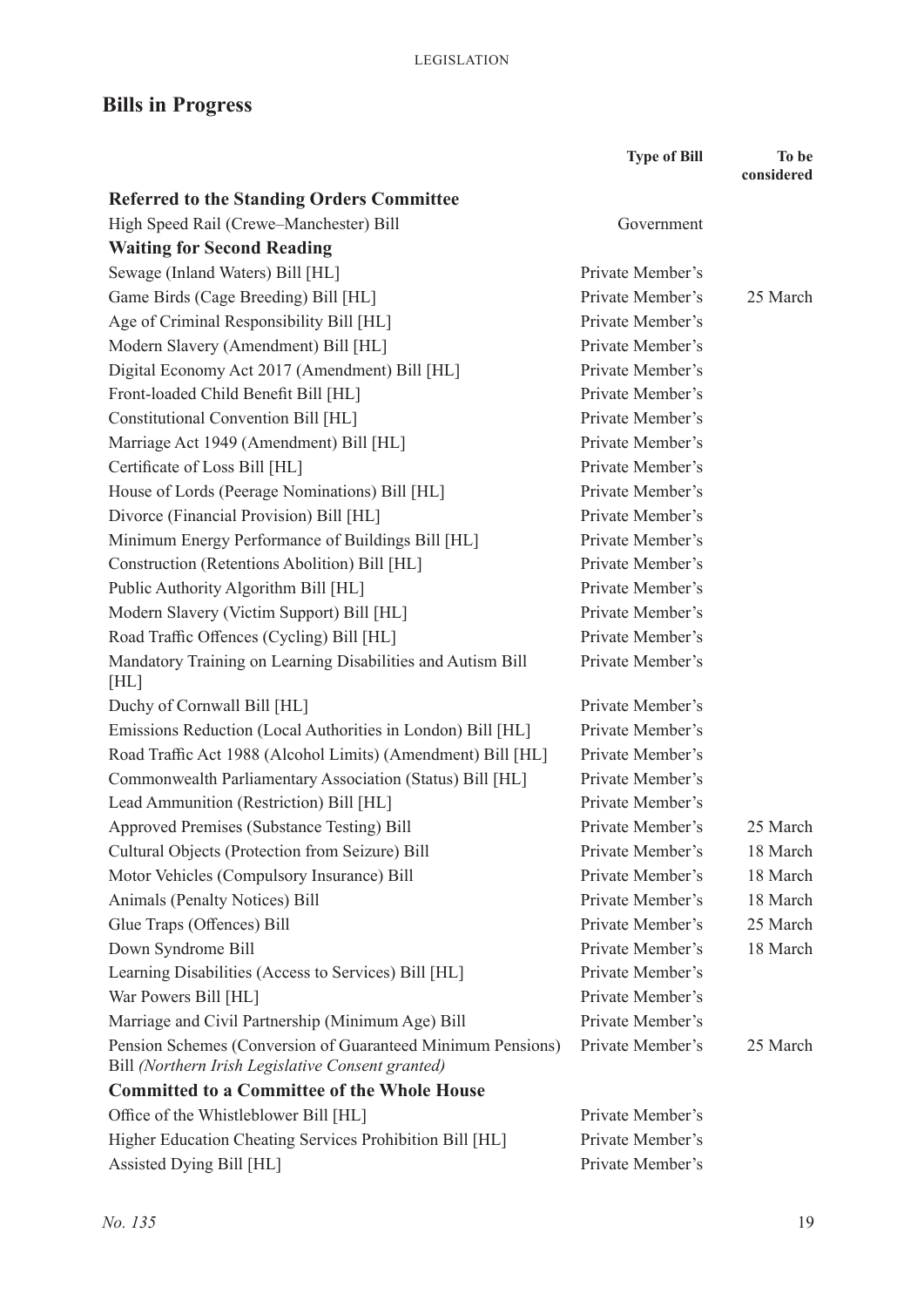| Age Assurance (Minimum Standards) Bill [HL]                                                                  | Private Member's |          |
|--------------------------------------------------------------------------------------------------------------|------------------|----------|
| House of Lords (Hereditary Peers) (Abolition of By-Elections)<br>Bill [HL] (Queen's consent to be signified) | Private Member's |          |
| Digital Economy Act 2017 (Commencement of Part 3) Bill [HL]                                                  | Private Member's |          |
| Representation of the People (Young People's Enfranchisement)<br>Bill [HL]                                   | Private Member's |          |
| Elections Bill (Scottish Legislative Consent withheld)                                                       | Government       | 17 March |
| Education (Careers Guidance in Schools) Bill                                                                 | Private Member's | 22 March |
| Local Government (Disqualification) Bill                                                                     | Private Member's | 21 March |
| Taxis and Private Hire Vehicles (Safeguarding and Road Safety)<br><b>Bill</b>                                | Private Member's | 22 March |
| Office for Demographic Change Bill [HL]                                                                      | Private Member's |          |
| <b>Waiting for Report</b>                                                                                    |                  |          |
| Subsidy Control Bill (Welsh Legislative Consent Motion withheld)                                             | Government       | 22 March |
| Health and Care Bill (Northern Irish, Welsh and Scottish<br>Legislative Consent granted)                     | Government       | 16 March |
| Judicial Review and Courts Bill (Scottish Legislative Consent<br>granted)                                    | Government       |          |
| Building Safety Bill (Queen's and Prince of Wales's consents to<br>be signified)                             | Government       |          |
| Nuclear Energy (Financing) Bill                                                                              | Government       | 24 March |
| <b>Waiting for Third Reading</b>                                                                             |                  |          |
| Refugees (Family Reunion) Bill [HL]                                                                          | Private Member's | 18 March |
| Coroners (Determination of Suicide) Bill [HL]                                                                | Private Member's | 25 March |
| Cigarette Stick Health Warnings Bill [HL]                                                                    | Private Member's | 18 March |
| Onshore Wind Bill [HL]                                                                                       | Private Member's | 18 March |
| Monken Hadley Common Bill                                                                                    | Private          |          |
| <b>Sent to the Commons</b>                                                                                   |                  |          |
| Education (Assemblies) Bill [HL]                                                                             | Private Member's |          |
| Status of Workers Bill [HL]                                                                                  | Private Member's |          |
| Wellbeing of Future Generations Bill [HL]                                                                    | Private Member's |          |
| Elderly Social Care (Insurance) Bill [HL]                                                                    | Private Member's |          |
| Organ Tourism and Cadavers on Display Bill [HL]                                                              | Private Member's |          |
| Education (Environment and Sustainable Citizenship) Bill [HL]                                                | Private Member's |          |
| <b>Returned to the Commons amended</b>                                                                       |                  |          |
| Nationality and Borders Bill (Scottish and Welsh Legislative<br>Consent correspondence published)            | Government       |          |
| Commercial Rent (Coronavirus) Bill (Welsh Legislative Consent<br>granted)                                    | Government       |          |
| <b>Waiting for Consideration of Commons Amendments</b>                                                       |                  |          |
| Professional Qualifications Bill [HL] (Welsh and Scottish<br>Legislative Consent withheld)                   | Government       |          |
| Animal Welfare (Sentience) Bill [HL]                                                                         | Government       |          |
| <b>Waiting for Consideration of Commons Reason</b>                                                           |                  |          |
| Dissolution and Calling of Parliament Bill                                                                   | Government       | 22 March |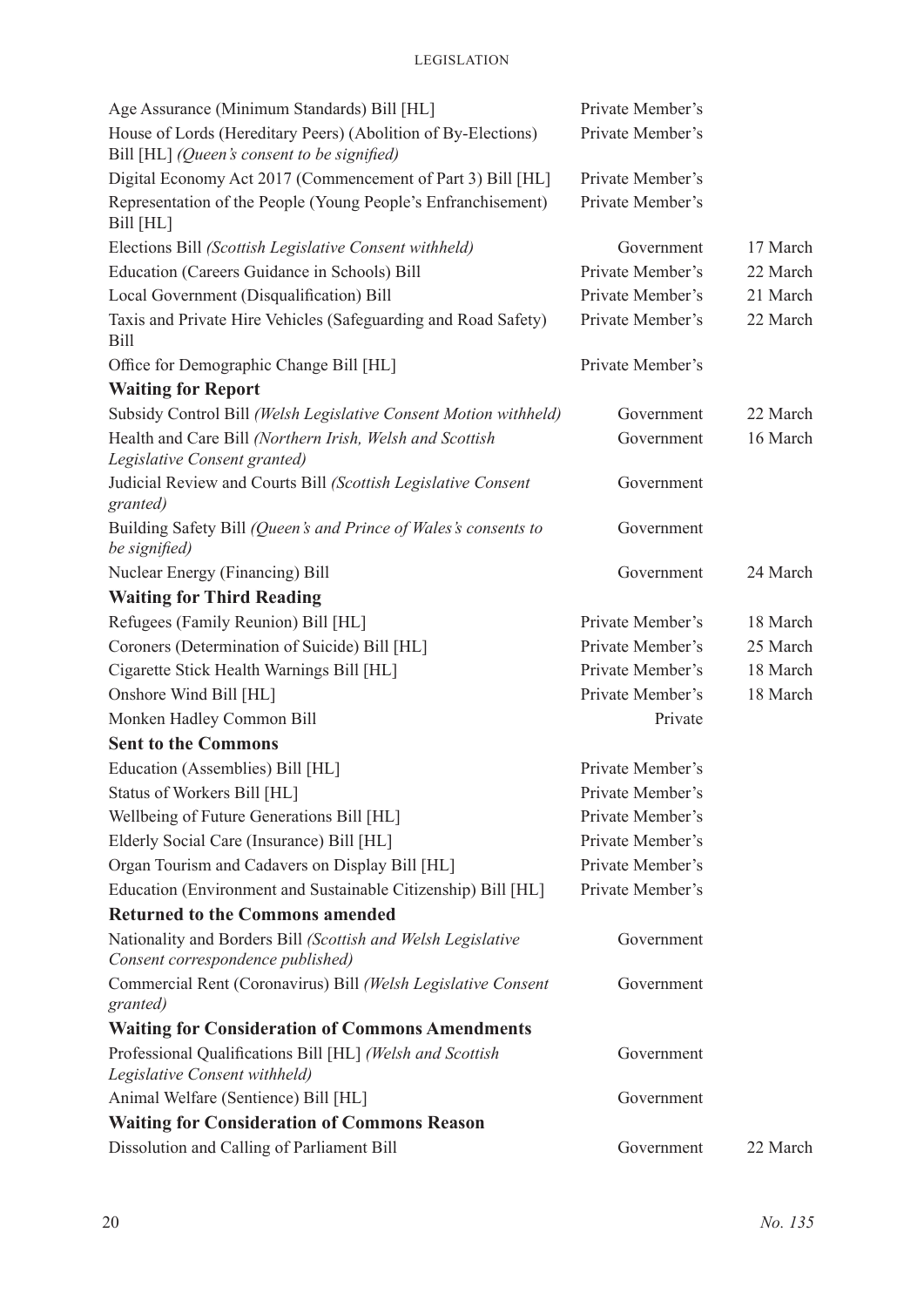| <b>Waiting for Consideration of Commons Reasons and</b>          |            |          |
|------------------------------------------------------------------|------------|----------|
| <b>Amendments</b>                                                |            |          |
| Skills and Post-16 Education Bill [HL] (Welsh Legislative        | Government | 24 March |
| Consent granted)                                                 |            |          |
| Police, Crime, Sentencing and Courts Bill (Scottish and Northern | Government |          |
| Irish Legislative Consent granted, Welsh Legislative Consent     |            |          |
| correspondence published)                                        |            |          |
| <b>Returned to the Commons with an Amendment</b>                 |            |          |
| Highgate Cemetery Bill [HL]                                      | Private    |          |

### **Statutory Instruments in Progress**

### **Affirmative Instruments waiting for consideration by the Joint Committee on Statutory Instruments**

Russia (Sanctions) (EU Exit) (Amendment) (No. 4) Regulations 2022 *32nd Report from the Secondary Legislation Scrutiny Committee (22 March)*

Russia (Sanctions) (EU Exit) (Amendment) (No. 5) Regulations 2022 *32nd Report from the Secondary Legislation Scrutiny Committee (22 March)*

Draft Civil Enforcement of Road Traffic Contraventions (Representations and Appeals) (England) Regulations 2022 *29th Report from the Secondary Legislation Scrutiny Committee*

Russia (Sanctions) (EU Exit) (Amendment) (No. 6) Regulations 2022 *33rd Report from the Secondary Legislation Scrutiny Committee (22 March)*

### **Affirmative Instruments waiting for Affirmative Resolution**

Draft Trade Union (Deduction of Union Subscriptions from Wages in the Public Sector) Regulations 2017 *Special attention drawn to the instrument by the Secondary Legislation Scrutiny Committee, 29th Report, Session 2016–17*

Draft International Waste Shipments (Amendment) (EU Exit) Regulations 2021 *41st Report from the Secondary Legislation Scrutiny Committee, Session 2019–21*

Draft Internal Market Information System Regulation (Amendment etc.) Regulations 2021

Draft European Union (Withdrawal) Act 2018 (Repeal of EU Restrictions in Devolution Legislation, etc.) Regulations 2022 *30th Report from the Secondary Legislation Scrutiny Committee*

Draft Flood Reinsurance (Amendment) Regulations 2022 *29th Report from the Secondary Legislation Scrutiny Committee (16 March)*

Draft Combined Authorities (Borrowing) Regulations 2022 *30th Report from the Secondary Legislation Scrutiny Committee*

Draft Energy Performance of Buildings (England and Wales) (Amendment) Regulations 2022

Draft Agriculture (Financial Assistance) (Amendment) Regulations 2022 *30th Report from the Secondary Legislation Scrutiny Committee (21 March)*

Draft Direct Payments to Farmers (Reductions) (England) Regulations 2022 *30th Report from the Secondary Legislation Scrutiny Committee (21 March)*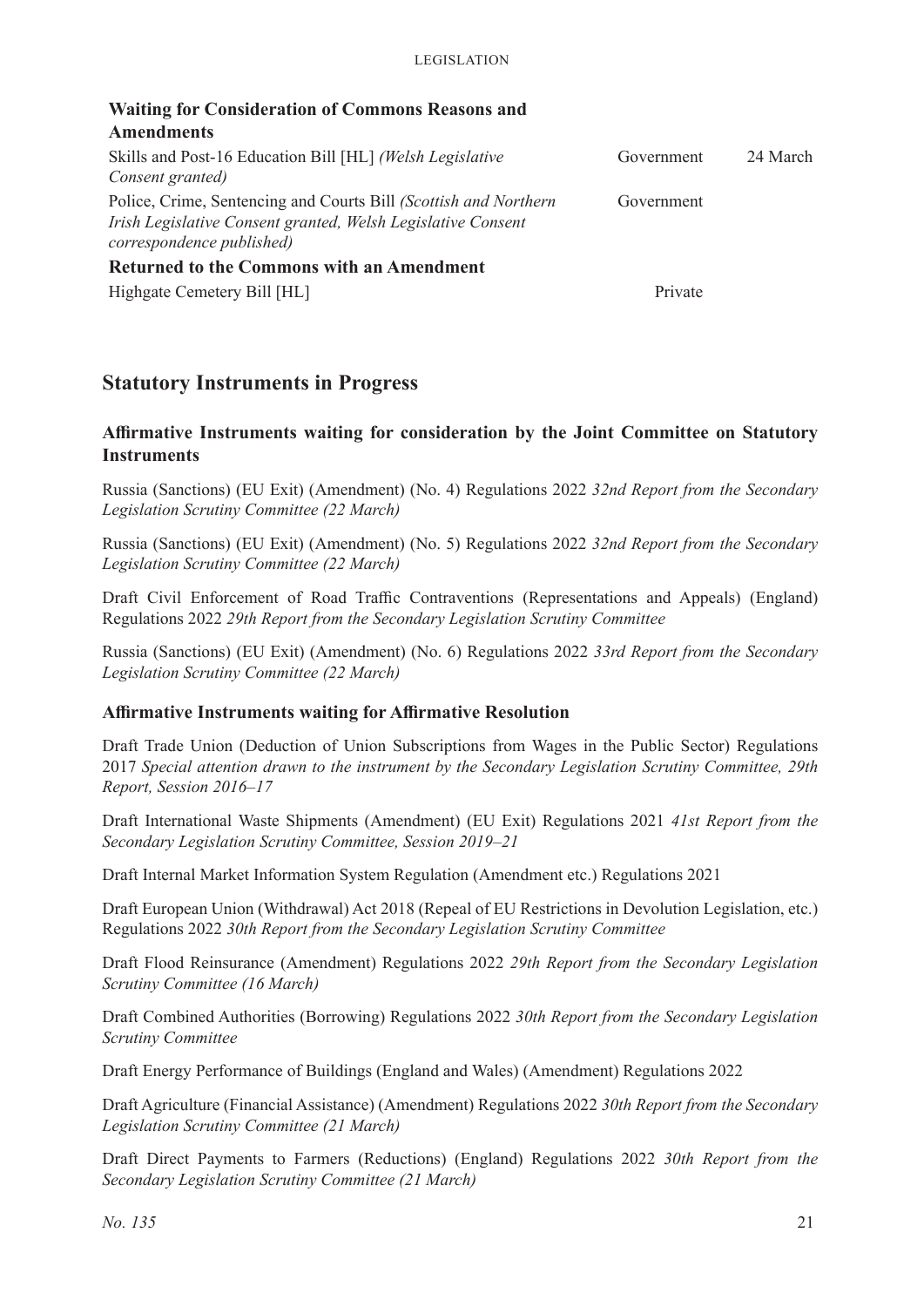Draft Commissioner for Patient Safety (Appointment and Operation) (England) Regulations 2022 (*21 March*)

Draft Electricity Supplier Payments (Amendment) Regulations 2022 (*21 March*)

Draft Human Medicines (Amendments Relating to the Early Access to Medicines Scheme) Regulations 2022 (*17 March*)

Draft Human Medicines (Coronavirus and Influenza) (Amendment) Regulations 2022 *31st Report from the Secondary Legislation Scrutiny Committee (17 March)*

Health Protection (Coronavirus, Restrictions) (Self-Isolation etc.) (Revocation) (England) Regulations 2022 *31st Report from the Secondary Legislation Scrutiny Committee*

Draft Agriculture (Lump Sum Payment) (England) Regulations 2022 *30th Report from the Secondary Legislation Scrutiny Committee (21 March)*

Draft Food and Feed Safety (Miscellaneous Amendments and Transitional Provisions) Regulations 2022 (*21 March*)

Draft Boiler Upgrade Scheme (England and Wales) Regulations 2022 *Special attention drawn to the instrument by the Secondary Legislation Scrutiny Committee, 32nd Report*

### **Negative Instruments**

Town and Country Planning (Napier Barracks) Special Development Order 2021 *Special attention drawn to the instrument by the Secondary Legislation Scrutiny Committee, 13th Report. Praying time expired 1 November 2021.*

Civil Enforcement of Road Traffic Contraventions (Approved Devices, Charging Guidelines and General Provisions) (England) Regulations 2022 *29th Report from the Secondary Legislation Scrutiny Committee. Praying time ends 17 March.*

Road Vehicles (Construction and Use) (Amendment) (No. 2) Regulations 2022 *30th Report from the Secondary Legislation Scrutiny Committee. Praying time ends 22 March.*

Apprenticeships (Miscellaneous Provisions) (Amendment) (England) Regulations 2022 *30th Report from the Secondary Legislation Scrutiny Committee. Praying time ends 21 March.*

Council Tax (Demand Notices and Reduction Schemes) (England) (Amendment) Regulations 2022 *30th Report from the Secondary Legislation Scrutiny Committee. Praying time ends 1 April.*

Ivory Prohibitions (Exemptions) (Process and Procedure) Regulations 2022 *31st Report from the Secondary Legislation Scrutiny Committee. Praying time ends 24 March.*

Competition Act 1998 (Health Services for Patients in England) (Coronavirus) (Public Policy Exclusion) Order 2022 *31st Report from the Secondary Legislation Scrutiny Committee. Praying time ends 1 April.*

Health Protection (Coronavirus, International Travel and Operator Liability) (England) (Amendment) (No. 2) Regulations 2022 *31st Report from the Secondary Legislation Scrutiny Committee. Praying time ends 31 March.*

Health Protection (Coronavirus, International Travel and Operator Liability) (England) (Amendment) (No. 3) Regulations 2022 *31st Report from the Secondary Legislation Scrutiny Committee. Praying time ends 22 March.*

Statement of changes in Immigration Rules *31st Report from the Secondary Legislation Scrutiny Committee. Praying time ends 28 March.*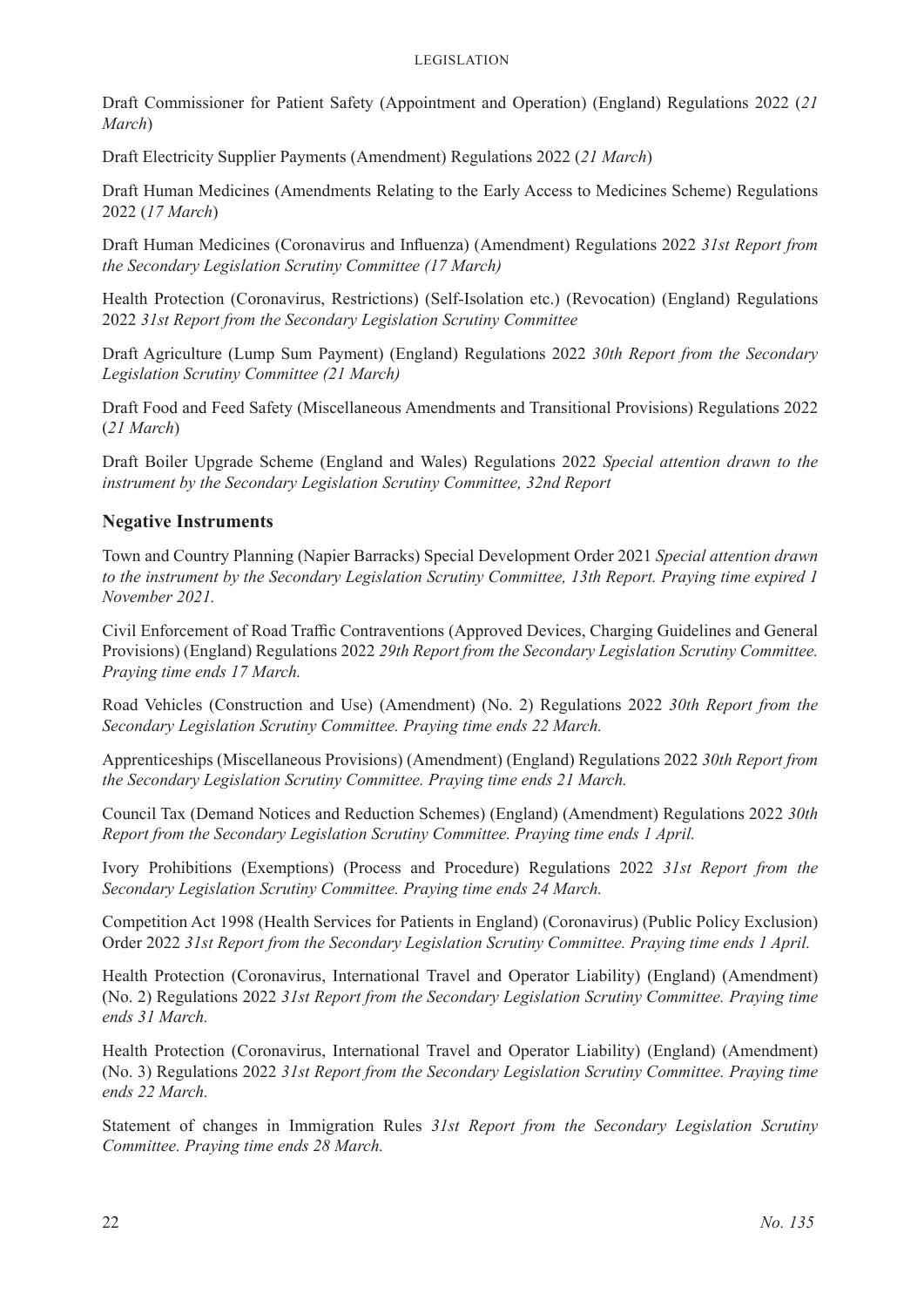#### Legislation

Domestic Renewable Heat Incentive Scheme and Renewable Heat Incentive Scheme (Amendment) Regulations 2022 *32nd Report from the Secondary Legislation Scrutiny Committee. Praying time ends 1 April.*

Statutory Sick Pay (Coronavirus) (Miscellaneous Amendments) Regulations 2022 *32nd Report from the Secondary Legislation Scrutiny Committee. Praying time ends 17 March.*

Universal Credit and Jobseeker's Allowance (Work Search and Work Availability Requirements limitations) (Amendment) Regulations 2022 *Special attention drawn to the instrument by the Secondary Legislation Scrutiny Committee, 33rd Report. Praying time ends 28 March.*

Houses in Multiple Occupation (Specified Educational Establishments) (England) (Amendment) Regulations 2022 *33rd Report from the Secondary Legislation Scrutiny Committee. Praying time ends 20 April.*

Housing (Approval of Code of Management Practice) (Student Accommodation) (England) Order 2022 *33rd Report from the Secondary Legislation Scrutiny Committee. Praying time ends 20 April.*

Health and Social Care Act 2008 (Regulated Activities) (Amendment) (Coronavirus) (No. 3) Regulations 2022 *Special attention drawn to the instrument by the Secondary Legislation Scrutiny Committee, 33rd Report. Praying time ends 20 April.*

Air Traffic Management (Regulation (EU) No 716/2014) (Amendment) Regulations 2022 *33rd Report from the Secondary Legislation Scrutiny Committee. Praying time ends 22 April.*

Cremation (England and Wales) (Amendment) Regulations 2022 *33rd Report from the Secondary Legislation Scrutiny Committee. Praying time ends 28 April.*

### **Legislative Reform Order in Progress**

*Draft order laid before the House and reported by the Regulatory Reform Committee*

Draft Legislative Reform (Renewal of National Radio Multiplex Licences) Order 2022 *21st Report from the Regulatory Reform Committee*

### **Instruments subject to disapproval**

Revision of the Highway Code Rule 149 about Using Mobile Phones while driving *30th Report from the Secondary Legislation Scrutiny Committee. Disapproval period ends: 22 March*

Code of Practice for Private Parking *Special attention drawn to the instrument by the Secondary Legislation Scrutiny Committee, 32nd Report. Disapproval period ends: 28 March.*

### **Treaties before the House**

Agreement between the Government of the United Kingdom and the Republic of Serbia on the Readmission of Persons Residing without Authorisation *Scrutiny period expires: 30 March*

Convention on the International Organization for Marine Aids to Navigation *Scrutiny period expires: 26 April*

Sixth Protocol to the Convention of 19 January 1967, as amended by the Protocol of 6 July 1971, between the French Republic and the Federal Republic of Germany on the Construction and Operation of a Very High Neutron Flux Reactor, as further amended by the Agreement of 19 July 1974 between the abovementioned two Governments and the United Kingdom concerning that Government's Accession to the Convention, and by subsequent Protocols of 1976, 1981, 1993, 2002 and 2013 between the three Governments *Scrutiny period expires: 26 April*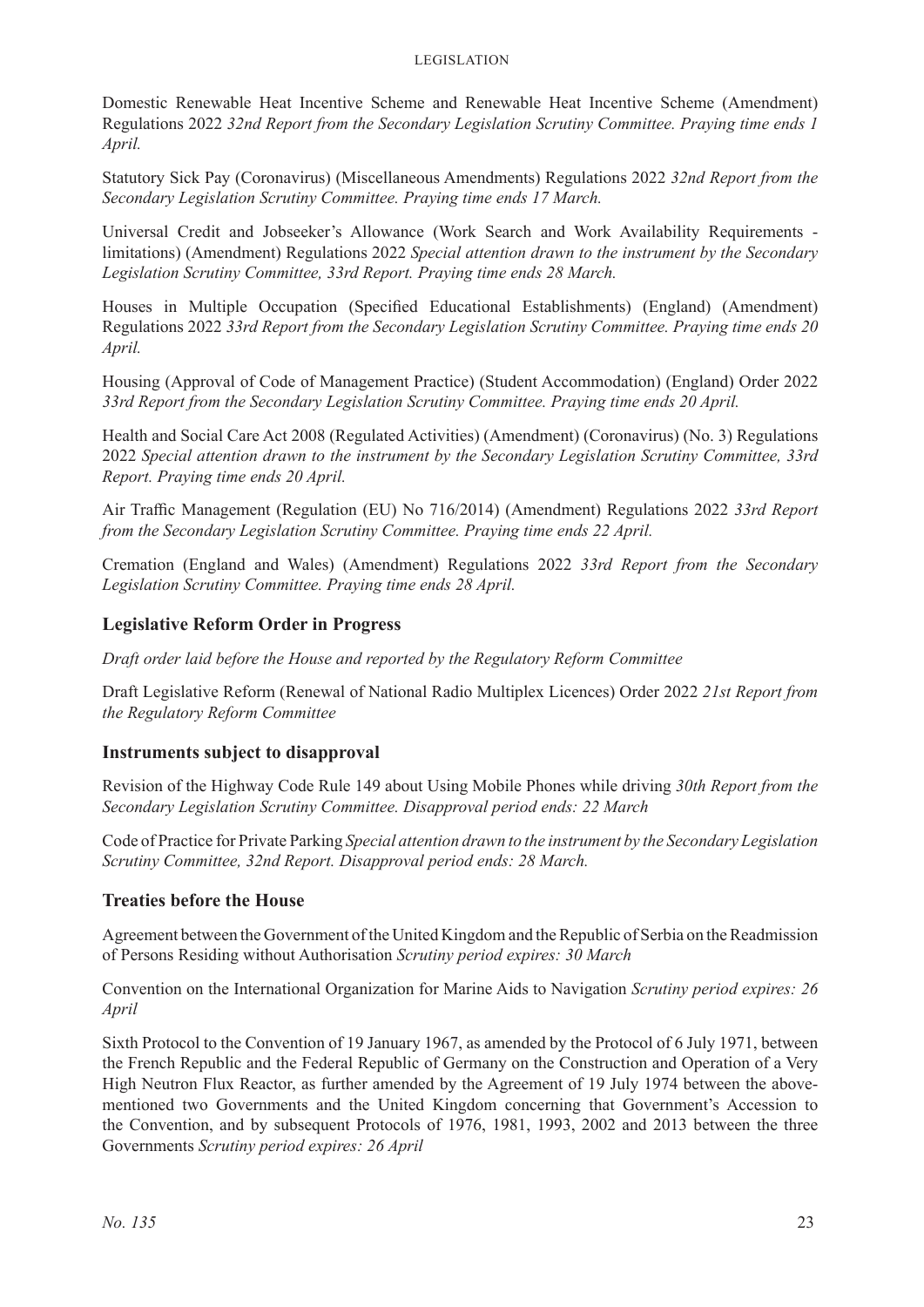#### **LEGISLATION**

Digital Economy Agreement done in Singapore on 25 February 2022, between the United Kingdom and the Republic of Singapore *Scrutiny period expires: 9 May*

### **Retirements**

*The following members of the House have given notice of their intention to retire.*

Lord Tebbit (31 March)

Lord Lea of Crondall (7 April)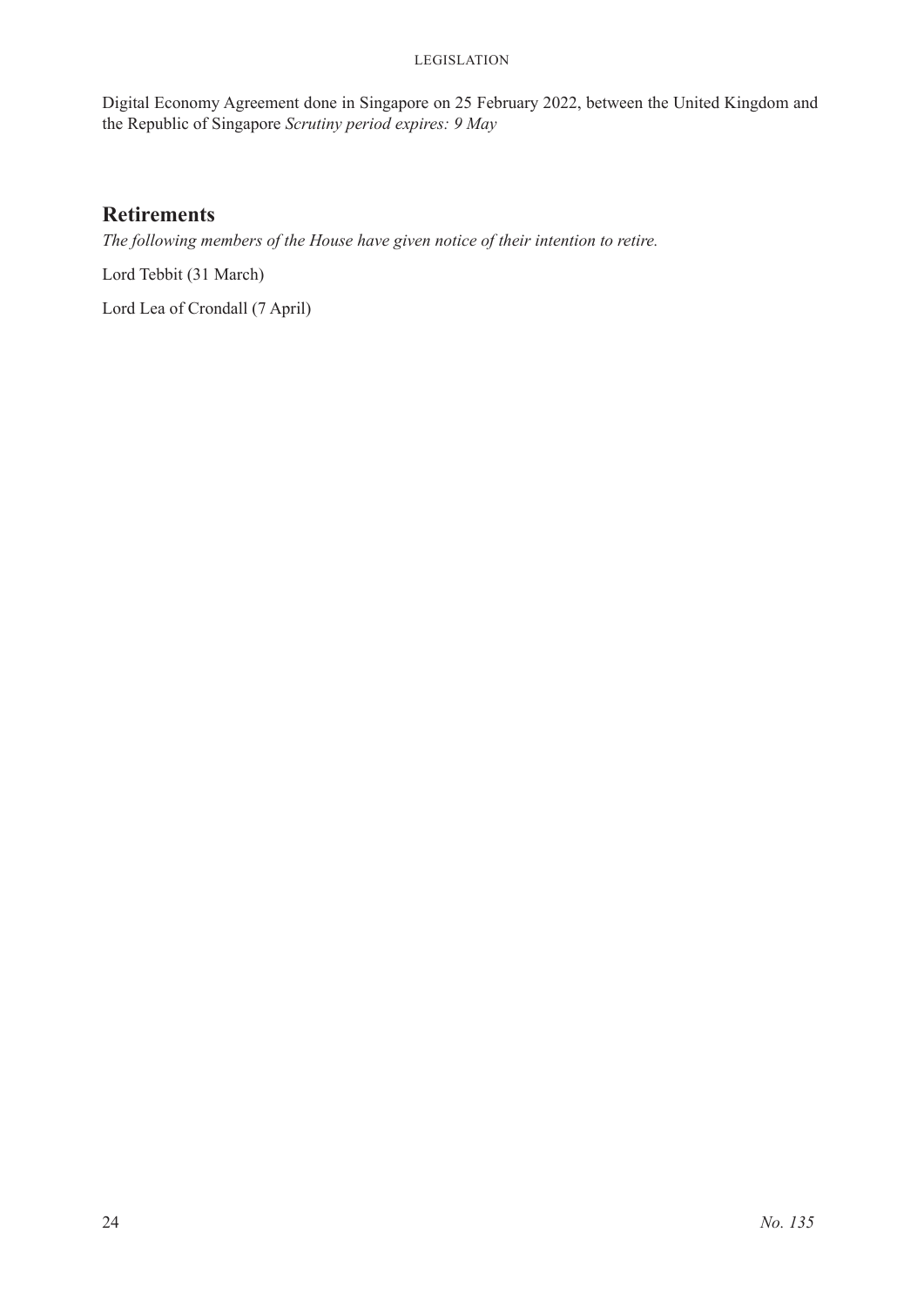### **Committees**

*Only the next meeting of each Committee is listed below. Further details of these meetings, and of planned further meetings, may be found in the House of Lords Committees Weekly Bulletin. Meetings are hybrid where a Committee Room is listed*

### **Wednesday 16 March**

| <b>Environment and Climate Change Committee</b>      |                                       | 9.30am             |
|------------------------------------------------------|---------------------------------------|--------------------|
| <b>Constitution Committee</b>                        | Room 4                                | 10.00am            |
| <b>International Relations and Defence Committee</b> | Room 3                                | 10.30am            |
| <b>Standing Orders (Private Bills) Committee</b>     | Room 2                                | 2.00 <sub>pm</sub> |
| <b>Public Services Committee</b>                     | Room 3                                | 2.45pm             |
| Human Rights (Joint Committee)                       | The Grimond Room,<br>Portcullis House | 2.45pm             |
| <b>Statutory Instruments (Joint Committee)</b>       | Virtual meeting                       | 3.40pm             |
| Protocol on Ireland/Northern Ireland Sub-Committee   | Room 4                                | 4.00 <sub>pm</sub> |
| <b>Thursday 17 March</b>                             |                                       |                    |
| Fraud Act 2006 and Digital Fraud Committee           | Virtual meeting<br>(webcast)          | 9.30am             |
| <b>International Agreements Committee</b>            |                                       | 11.00am            |
| <b>Monday 21 March</b>                               |                                       |                    |
| Children and Families Act 2014 Committee             |                                       | 3.00 <sub>pm</sub> |
| <b>Adult Social Care Committee</b>                   | Virtual meeting<br>(webcast)          | 3.15 <sub>pm</sub> |
| Land Use in England Committee                        |                                       | 3.30pm             |
| House of Lords Commission                            | Archbishops' Room,<br>Millbank House  | 4.00 <sub>pm</sub> |
| National Security Strategy (Joint Committee)         | Room 4A                               | 4.00 <sub>pm</sub> |
| <b>Tuesday 22 March</b>                              |                                       |                    |
| <b>Built Environment Committee</b>                   |                                       | 9.45am             |
| Science and Technology Committee                     |                                       | 10.00am            |
| Justice and Home Affairs Committee                   |                                       | 10.00am            |
| <b>Industry and Regulators Committee</b>             |                                       | 10.30am            |
| <b>Common Frameworks Scrutiny Committee</b>          | Virtual meeting                       | 10.30am            |
| Communications and Digital Committee                 |                                       | 2.15 <sub>pm</sub> |
| Economic Affairs Committee                           |                                       | 3.00pm             |
| <b>European Affairs Committee</b>                    |                                       | 3.00pm             |
| Secondary Legislation Scrutiny Committee             |                                       | 3.45pm             |
| <b>Tuesday 29 March</b>                              |                                       |                    |
| <b>Conduct Committee</b>                             | Room G-32, Millbank<br>House          | 4.00 <sub>pm</sub> |
| <b>Wednesday 30 March</b>                            |                                       |                    |
| Delegated Powers and Regulatory Reform Committee     | Room 1                                | 10.30am            |
| <b>Tuesday 26 April</b>                              |                                       |                    |
| Parliamentary Works Estimates Commission             | Room 13                               | 1.00 <sub>pm</sub> |
| <b>Thursday 28 April</b>                             |                                       |                    |
| <b>Services Committee</b>                            | Committee Room G                      | 1.00 <sub>pm</sub> |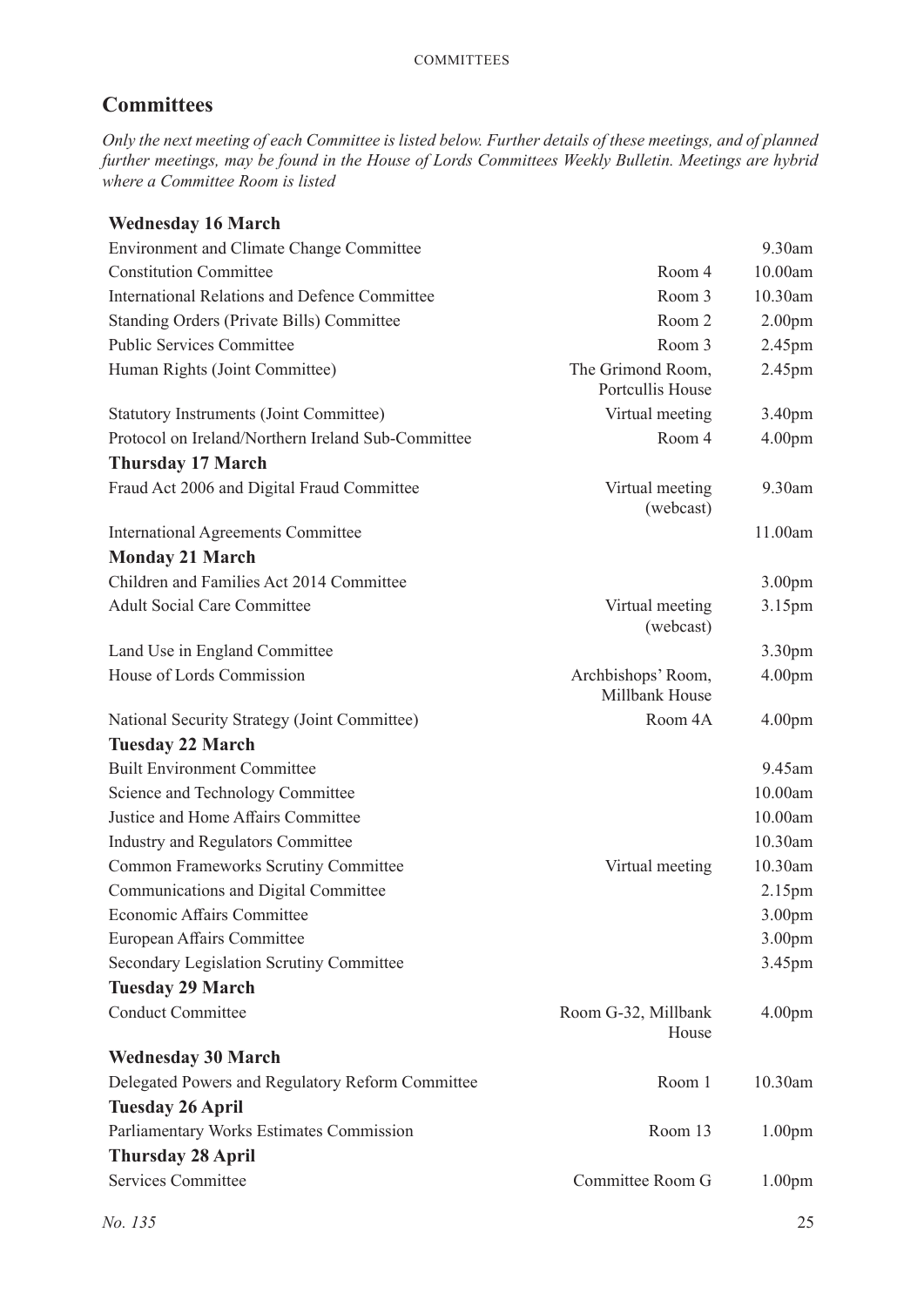### **Minutes of Proceedings of Tuesday 15 March 2022**

*The House met at 2.30pm.*

*Prayers were read by the Lord Bishop of Durham.*

1 **Lord Harrington of Watford** Richard Irwin Harrington, having been created Lord Harrington of Watford, of Watford in the County of Hertfordshire, for life by the Letters Patent dated the 15 March, was introduced between Lord Mendelsohn and Lord Leigh of Hurley, took and subscribed the oath and signed an undertaking to abide by the Code of Conduct.

### **Select Committee Reports**

### 2 **Secondary Legislation Scrutiny**

The following Report from the Select Committee was made and ordered to be printed:

Drawn to the special attention of the House:

Universal Credit and Jobseeker's Allowance (Work Search and Work Availability Requirements limitations) (Amendment) Regulations 2022: Oral Evidence Health and Social Care Act 2008 (Regulated Activities) (Amendment) (Coronavirus) (No. 3) Regulations 2022

Oral evidence with the Department for Work and Pensions on tightening sanctions on jobseekers.

Includes information paragraphs on:

2 instruments relating to COVID-19

Russia (Sanctions) (EU Exit) (Amendment) (No. 6) Regulations 2022

Houses in Multiple Occupation (Specified Educational Establishments) (England) (Amendment) Regulations 2022 and one related instrument. (33rd Report, HL Paper 176)

### 3 **European Affairs**

The following Report from the Select Committee was made and ordered to be printed:

Report from the Sub-Committee on the Protocol on Ireland/Northern Ireland: Scrutiny of EU legislative proposals within the scope of the Protocol on Ireland/Northern Ireland. (5th Report, HL Paper 177)

### **Public Business**

4 **Housing for older people** A question was asked by Baroness Greengross and answered by Baroness Bloomfield of Hinton Waldrist.

5 **Payments to train operating companies** A question was asked by Lord Snape and answered by Baroness Vere of Norbiton.

6 **No-fault divorce** A question was asked by Baroness Deech and answered by Lord Wolfson of Tredegar.

7 **Ukrainian refugees** A question was asked by Lord Berkeley and answered by Lord Sharpe of Epsom.

8 **Dissolution and Calling of Parliament Bill** The bill was returned from the Commons with a reason. It was ordered that the Commons reason be printed. (HL Bill 129)

9 **Professional Qualifications Bill [HL]** The bill was returned from the Commons with amendments. It was ordered that the Commons amendments be printed. (HL Bill 130)

10 **Professional Qualifications Bill [HL]** The Explanatory Notes on the Commons amendments were ordered to be printed. (HL Bill 130–EN)

11 **Animal Welfare (Sentience) Bill [HL]** The bill was returned from the Commons with amendments. It was ordered that the Commons amendments be printed. (HL Bill 131)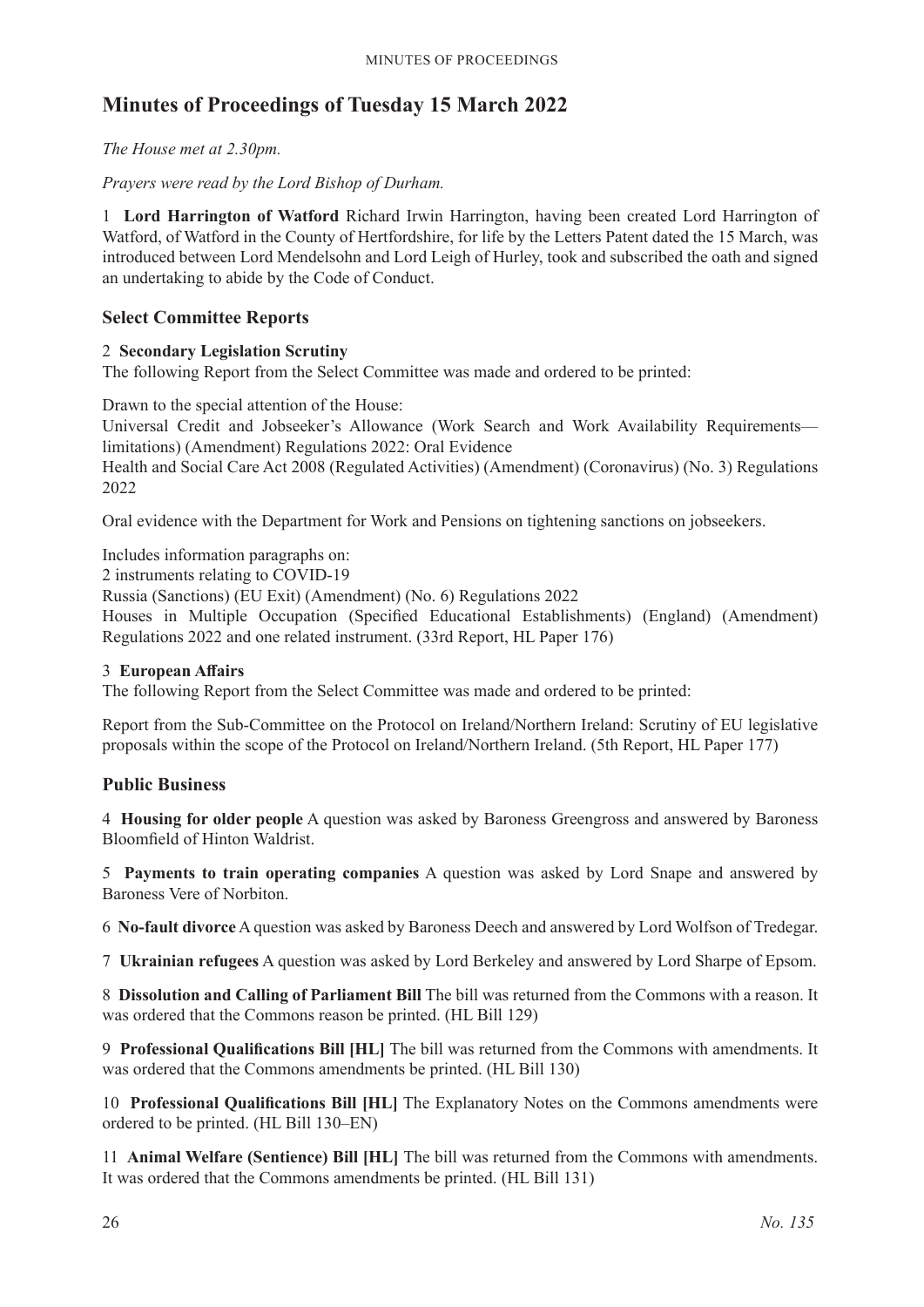12 **Animal Welfare (Sentience) Bill [HL]** The Explanatory Notes on the Commons amendments were ordered to be printed. (HL Bill 131–EN)

13 **Scotland Act 2016 (Social Security) (Adult Disability Payment and Child Disability Payment) (Amendment) Regulations 2022** Baroness Scott of Bybrook, on behalf of Baroness Stedman-Scott, moved that the draft Regulations laid before the House on 24 January be approved. The motion was agreed to.

14 **Early Legal Advice Pilot Scheme Order 2022** Lord Wolfson of Tredegar moved that the draft Order laid before the House on 19 January be approved. The motion was agreed to.

15 **Airports Slot Allocation (Alleviation of Usage Requirements) Regulations 2022** Viscount Younger of Leckie moved that the draft Regulations laid before the House on 24 January be approved. The motion was agreed to.

16 **Social Security (Scotland) Act 2018 (Disability Assistance and Information Sharing) (Consequential Provision and Modifications) Order 2022** Lord Offord of Garvel moved that the draft Order laid before the House on 31 January be approved. The motion was agreed to.

17 **National Minimum Wage (Amendment) Regulations 2022** Baroness Bloomfield of Hinton Waldrist, on behalf of Lord Callanan, moved that the draft Regulations laid before the House on 31 January be approved. The motion was agreed to.

18 **Commercial Rent (Coronavirus) Bill** Lord Ashton of Hyde signified the Queen's consent. The bill was read a third time. The amendment was agreed to. Then the bill was passed and returned to the Commons with amendments.

19 **Elections Bill** The bill was further considered in Committee, beginning with amendment 20. Amendments 21 to 24, 26 to 28, 29 and 30 were agreed to. The House resumed after clause 21 was agreed to.

20 **Shale gas production** Baroness Goldie repeated as a statement the answer given to an Urgent Question on Shale Gas production, asked in the House of Commons.

21 **National Shipbuilding Strategy** Baroness Goldie answered questions on a statement on the National Shipbuilding Strategy, made in the House of Commons on Thursday 10 March.

22 **Elections Bill** The bill was further considered in Committee, beginning with amendment 31B. Amendments 33, 34, 36 to 38 and 40 were agreed to. The House resumed after amendment 40.

*The House adjourned at 10.00pm until Wednesday 16 March at 3.00pm.*

**Simon Burton** *Clerk of the Parliaments*